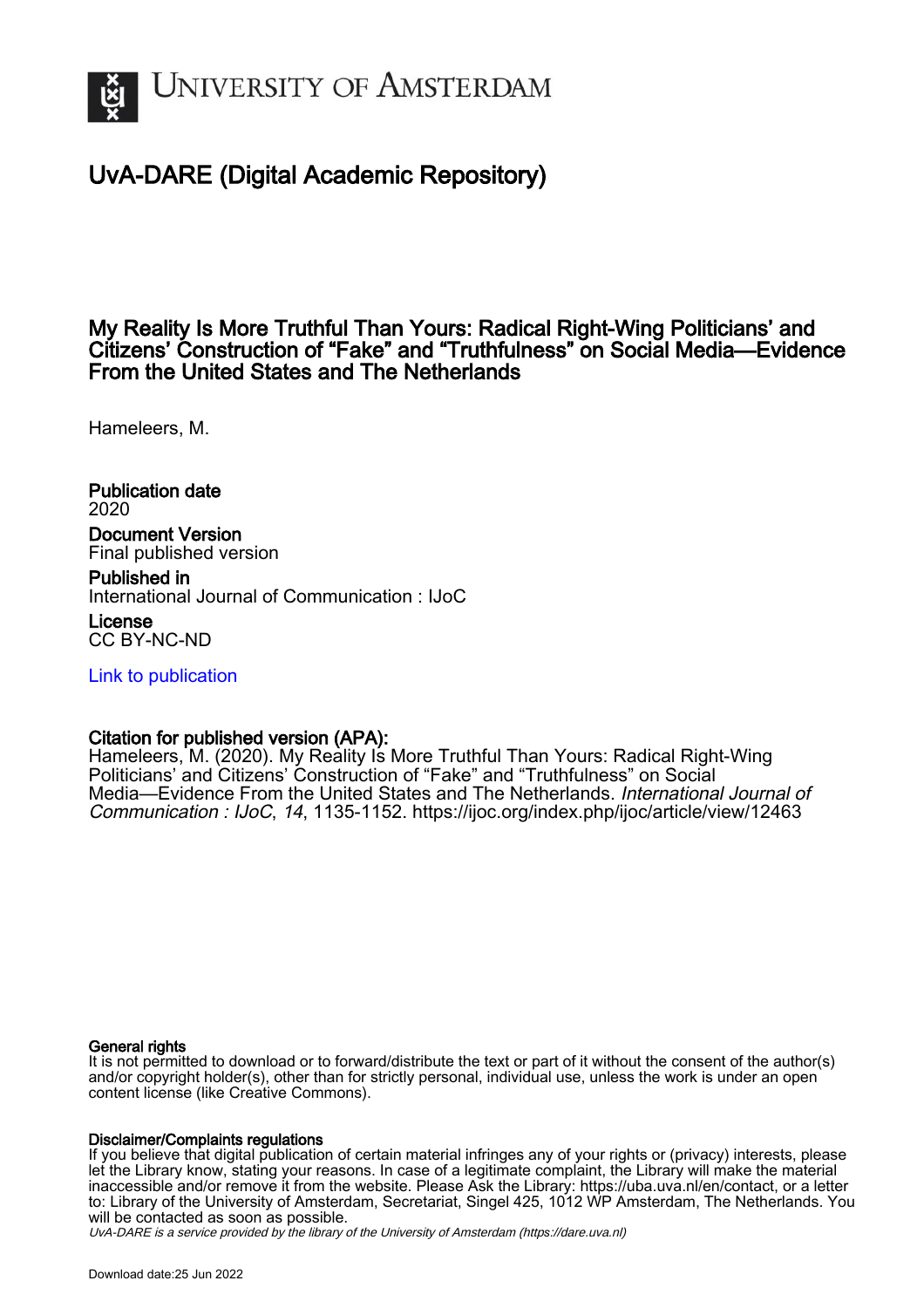## **My Reality Is More Truthful Than Yours: Radical Right-Wing Politicians' and Citizens' Construction of "Fake" and "Truthfulness" on Social Media— Evidence From the United States and The Netherlands**

## MICHAEL HAMELEERS University of Amsterdam, The Netherlands

Although a growing body of literature has provided important insight into the conceptualization and consequences of mis- and disinformation, we know little about the construction of communicative (un)truthfulness online. Because (partisan) attributions of dishonesty and inaccuracy may influence citizens' political opinions, and because accusations of fake news can be used to delegitimize political opponents and the media, it is important to understand how politicians and citizens construct different versions of (un)truthfulness. We specifically look at how (radical) right-wing populist politicians and citizens attribute antimedia and anti-elite sentiments in digital media settings. Against this backdrop, this article relies on two qualitative content analyses in the United States and The Netherlands to understand how discourses around (1) the epistemic status of facts and (2) inaccurate and (3) dishonest information are constructed by (radical) right-wing populists and citizens participating in Facebook discussions. The results provide important insights into the resonance of the expression of (un)truthfulness with perceptual screens and hostile media perceptions.

*Keywords*: *disinformation, hostile media perceptions, misinformation, motivated reasoning, partisanship, right-wing populism*

In recent years, debates on the veracity and honesty of information in the digital communication environment have intensified. Some even describe today's society as "postfactual" or "posttruth" to emphasize that factual knowledge is increasingly debated by various actors, such as (radical right-wing) politicians and citizens (Lewandowsky, Ecker, Seifert, Schwarz, & Cook, 2012; van Aelst et al., 2017). In this setting, the construction of reality and accusations of dishonest or inaccurate information are crucial to consider. Hence, mis- and disinformation not only refer to untrue or dishonest content, but also relate to the process by which different actors can delegitimize the media or attack political opponents. In this article, we understand constructions and perceptions of mis- and disinformation as the ways in which politicians and citizens accuse or label sources and information as inaccurate or deliberately dishonest (also see Egelhofer & Lecheler, 2019).

Michael Hameleers: m.hameleers@uva.nl Date submitted: 2019-06-14

Copyright © 2020 (Michael Hameleers). Licensed under the Creative Commons Attribution Non-commercial No Derivatives (by-nc-nd). Available at http://ijoc.org.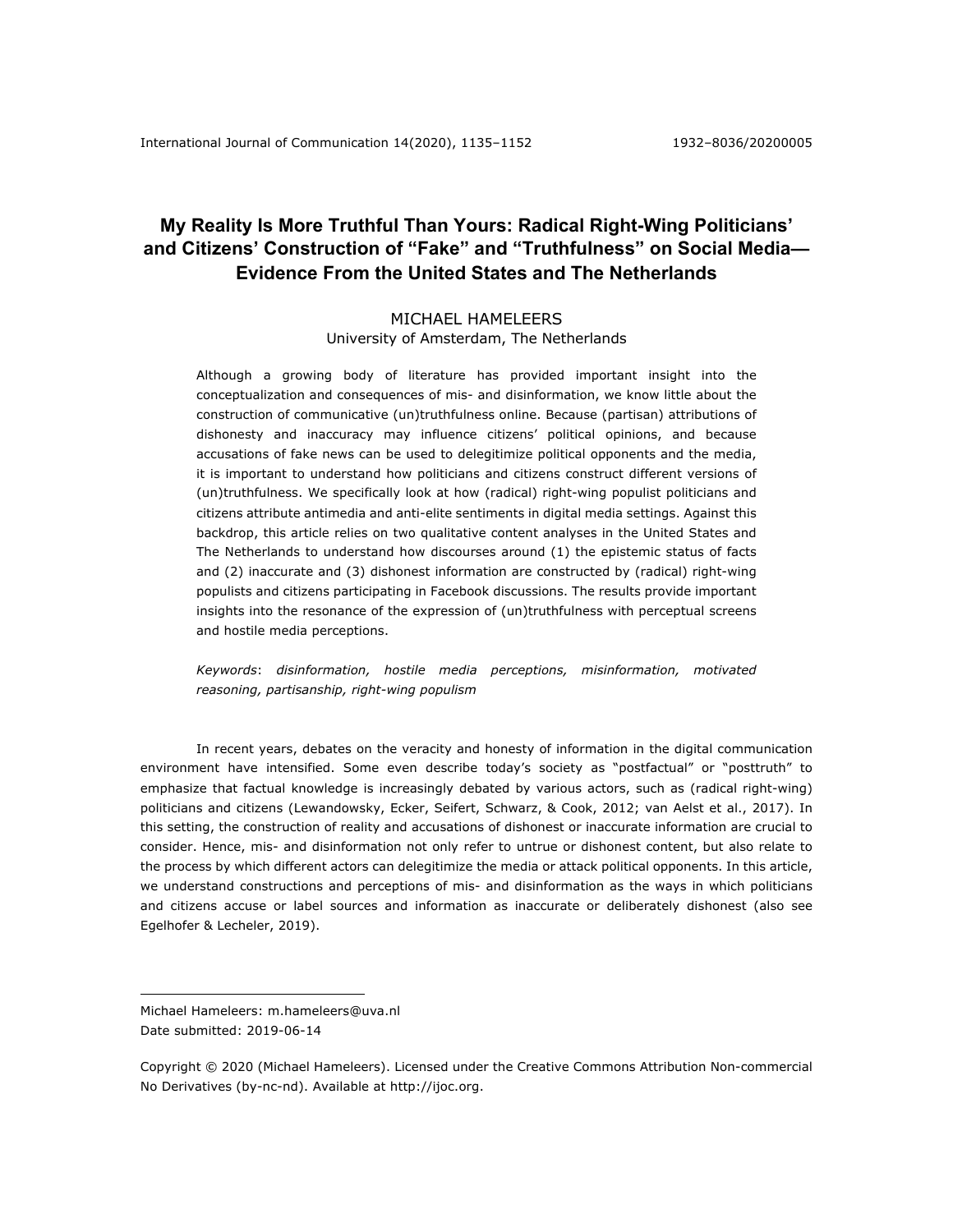Delegitimizing the media and accusing the establishment of deliberately misleading the people align with populist communication tactics (e.g., Krämer, 2018; Tambini, 2017; Waisbord, 2018). Populist ideology emphasizes a Manichean worldview in which the corrupt elites are juxtaposed with the ordinary people (Mudde, 2004). Populist discourse focuses on conflict and dramatization, and it circumvents expert knowledge. These features of populism are in conflict with principles of quality journalism, which strives toward verification, balance, and truth-seeking (Waisbord, 2018). Because accusations of inaccurate and dishonest media reporting align with populism's antagonistic and anti-elitist worldviews, populist politicians may be more likely than their mainstream competitors to criticize the media and the political establishment for spreading lies and inaccurate information. Although this does not imply that media criticism and accusations of mis- and disinformation are restricted to the communication of right-wing populist actors, we focus on the specific ways in which these actors attribute mis- and disinformation. Against this backdrop, this article focuses on mis- and disinformation, or Fake News, as a label to delegitimize political opponents or the media, and it inductively analyzes in what ways constructions of truth and references to untruthfulness are used by right-wing populist politicians and citizens to convey different versions of reality.

As a starting point in understanding how mis- and disinformation are constructed by different actors, this article investigates how (right-wing) populist politicians and citizens communicate competing partisan discourses of truth and fake news. More specifically, in today's communication era of postfactual relativism, different interpretations or versions of reality may coexist and be communicated as truthful or false depending on the ideological perceptions of politicians and citizens. To provide in-depth insights into the construction of reality and accusations of mis- and disinformation, this article relies on two comparative qualitative content analyses. The first study investigates the nature of direct communication of (un)truthfulness communicated by two polarizing, right-wing populist politicians: Donald Trump in the United States and Geert Wilders in The Netherlands. The second study focuses on the demand side of postfactual relativism: How do citizens themselves construct reality, and how do they communicate their perceptions of reality and dishonesty online?

In the next sections, theoretical insights on mis- and disinformation will be extrapolated to the construction of mis- and disinformation by politicians and citizens. Next, empirical insights detailing how right-wing politicians (Study 1) and citizens (Study 2) in The Netherlands and the United States attribute mis- and disinformation via social media will be presented. Overall, this article aims to provide insights into how different actors use mis- and disinformation as a delegitimizing label to construct a partisan version of reality whilst discrediting opposed truths.

### **Revisiting Fake News: Toward a Distinction Between Mis- and Disinformation**

Although the term *Fake News* has received ample attention in recent years, it may be an inaccurate and misleading description of communicative untruthfulness. To arrive at a more precise conceptualization of communicative untruthfulness, we need to distinguish between mis- and disinformation (Marwick & Lewis, 2017; Wardle, 2017). *Misinformation* can be defined as inaccurate information that is spread without the intention to mislead receivers (Hameleers & Van der Meer, 2019; Nyhan & Reifler, 2010). Misinformation is thus simply false information, which can refer to any information that is incorrect or deviates from facticity.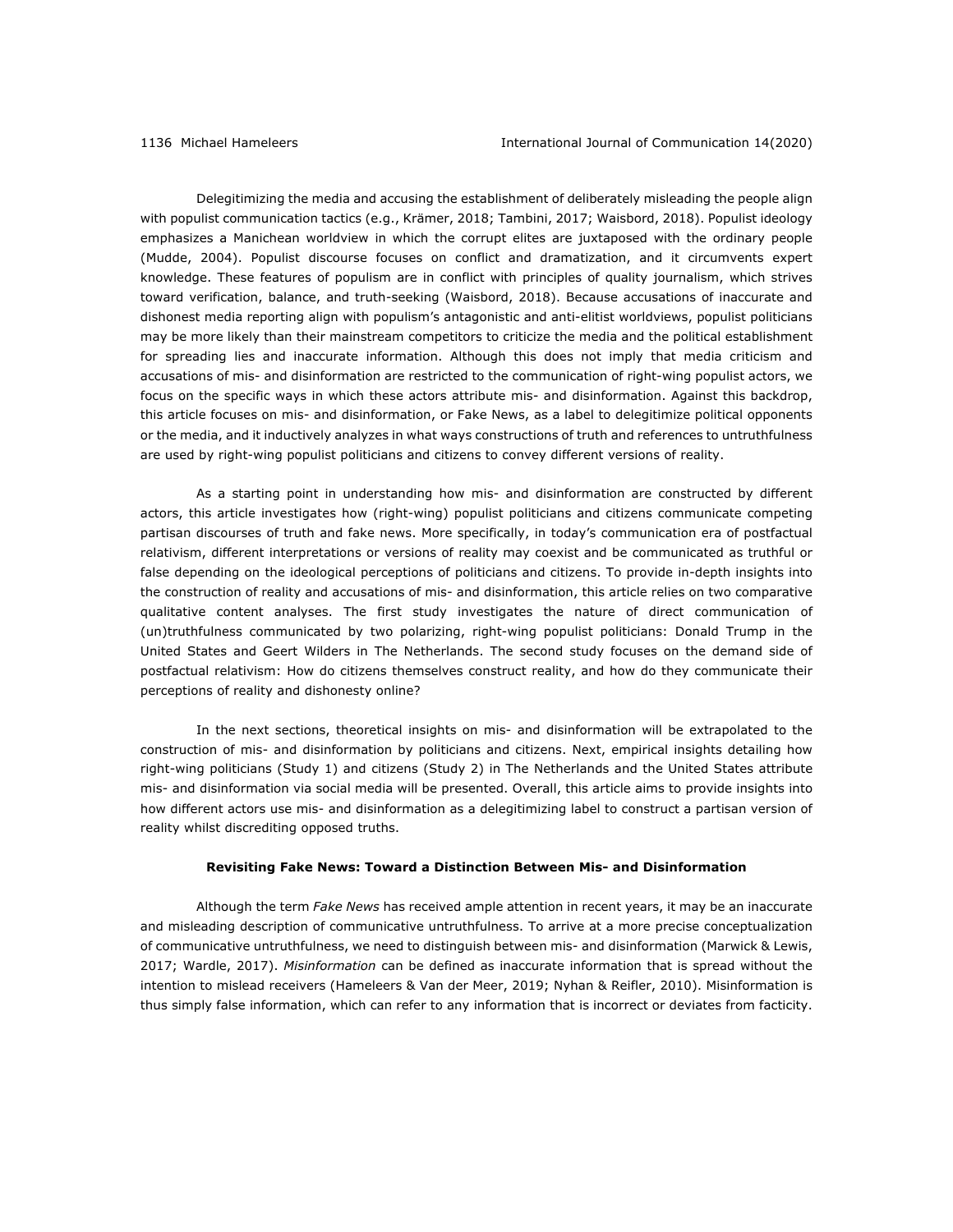*Disinformation* refers to the intentional dissemination of fabricated, decontextualized, or manipulated information to achieve a certain (political) goal (Marwick & Lewis, 2017; Wardle, 2017). Agents of disinformation may, for example, spread inaccurate information on the causal responsibility of the government in order to augment political distrust among citizens. Different actors may be involved in the dissemination of disinformation. Ordinary citizens or "troll armies" may be involved in the spread of intentional falsehoods to push a certain political agenda (Johnson, 2018). Politicians may spread disinformation to attack their political opponents, and they may deceive the electorate to augment support for their own party and issue positions. Finally, journalists and media producers themselves can spread falsehoods to maximize attention or to promote the ideological or issue positions of their own (anti-elitist) outlet.

Accusations of mis- and disinformation can also be used to strategically delegitimize opposed politicians and (established) media sources. When information is labeled as untrue or inaccurate, voters' distrust and cynicism may be fostered. Accusations of disinformation further include an attribution of manipulative intent and emphasize that the actor spreading falsehoods is doing so to mislead citizens. Although both attributions of mis- and disinformation may thus be used to strategically attack opposed sources, the type of accusation differs. Therefore, to comprehend the scope of attributions of inaccuracy and dishonesty, we need to distinguish between accusations of mis- and disinformation.

Together, we do not look at mis- and disinformation as the actual facticity or honesty of (political) communication, but rather as a rhetorical device or label to delegitimize (opposed) sources of information or statements (e.g., Egelhofer & Lecheler, 2019). Here, it should be emphasized that although we cannot directly reveal the strategies underlying politicians' media criticism, accusations of mis- and disinformation more likely mirror a (political) strategy than an actual perception. Hence, accusing the established press and political order for being dishonest can be seen as a strategy to shift blame and delegitimize attacks.

## **Attributions of Mis- and Disinformation by Right-Wing Populists and Citizens**

Theoretically, we expect that accusations of fake news align most with the communication tactics of (right-wing) populist actors (Krämer, 2018; Marwick & Lewis, 2017; Tambini, 2017). Populism has a specific discursive relationship to (un)truthfulness. In populist rhetoric, the ordinary people are seen as truthful and honest, whereas the elites are referred to as the lying other, or dishonest enemies of the people (Waisbord, 2018). By communicating this antagonistic worldview, the establishment, including mainstream media, is blamed for deliberately hiding reality from the people. For this reason, it is relevant to consider whether (right-wing) populist actors in particular communicate accusations of mis- and disinformation and, if so, how. More specifically, in line with (mostly theoretical) literature that has claimed that attacking the media and elitist constructions of reality aligns with the discourse of (right-wing) populist politicians and citizens with more pronounced populist worldviews, we aim to provide inductive insights into the specific construction of mis- and disinformation by these actors.

We specifically focus on social network sites (SNSs) as a platform from which mis- and disinformation can be expressed by politicians and citizens. The affordances of SNSs allow (populist) politicians (Engesser et al., 2017) and citizens (Hameleers, 2019) to communicate discourses of (un)truthfulness, and accusations of mis- and disinformation more specifically. SNSs allow politicians and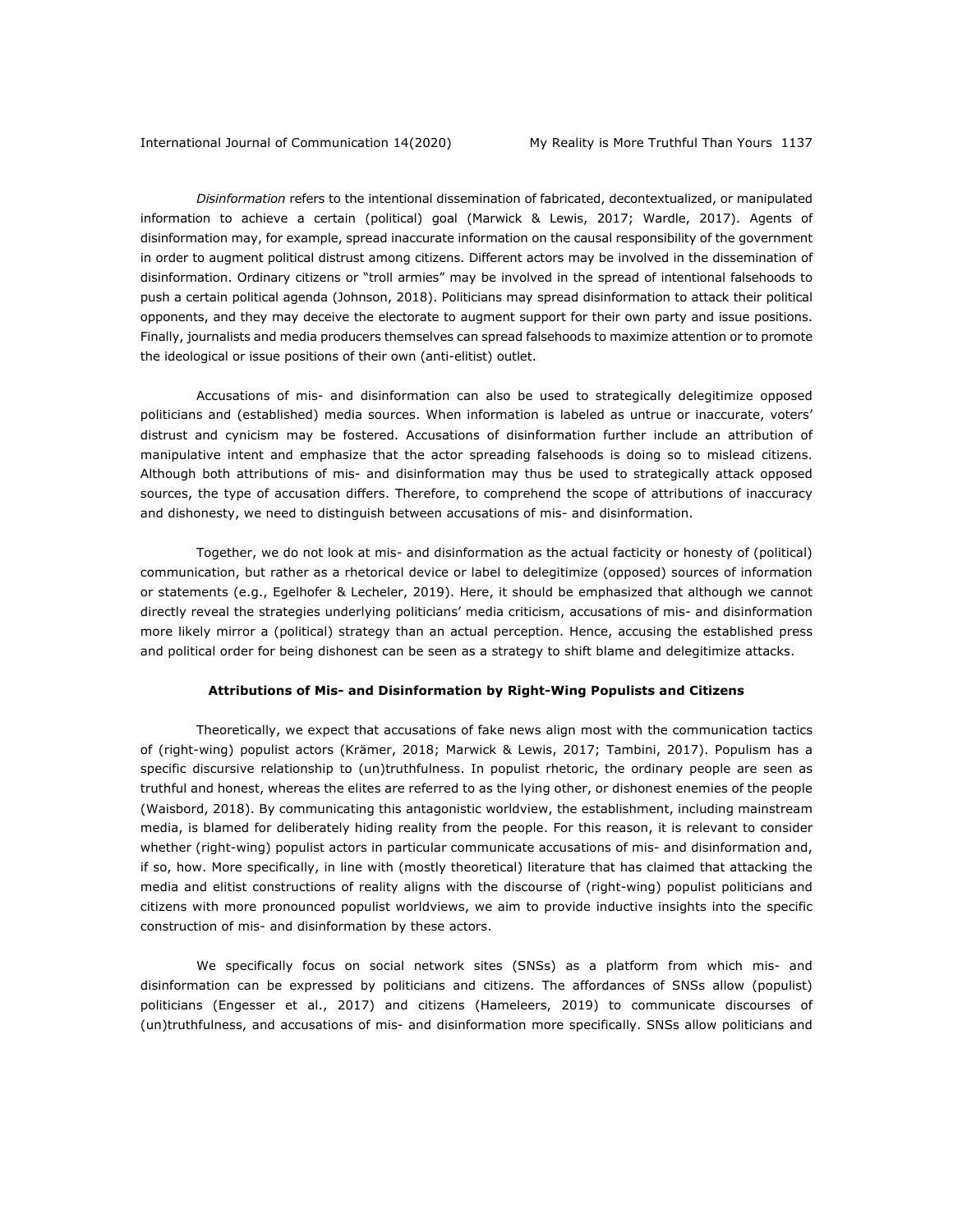citizens to circumvent the elite media they claim to distrust while establishing a relationship to the "honest" ordinary people without the interference of elitist media channels. We specifically look at Twitter for the communication of populist politicians because this channel has been regarded as the most popular media for (Western) populists to get their message across (Jacobs & Spierings, 2019), and we look at Facebook for the communication of citizens because this platform allows the nonelitist many-to-many communication of citizens who participate in online discussions on societal issues. Here, it should be noted that these platforms are influential in the countries under study: The Netherlands and the United States. For other regions and populist actors (e.g., in India or China), other platforms may be more relevant to consider.

Because attributions of mis- and disinformation may be used strategically to promote partisan versions of the truth by delegitimizing opposed interpretations and political actors, it is important to consider the extent to which attributions of mis- and disinformation resonate with the political agendas and ideological lenses of politicians and citizens.

### **Perceptual Screens in a Postfactual Media Environment**

Partisan ideologies and issue attitudes may play an important role in how reality is contrasted to mis- or disinformation. If we regard attributions of mis- and disinformation as (political) strategies used to delegitimize incongruent realities, confirmation biases play a central role. Confirmation biases imply that congruent information is approached and likely to be accepted uncritically, whereas incongruent information is more likely to be avoided or discredited (e.g., Knobloch-Westerwick, Mothes, & Polavin, 2020). Preexisting identities, ideological perceptions, or issue attitudes may thus act as a filter: Mis- or disinformation is more likely to be attributed to sources and statements that do not fit people's perceptual screens. In this article, we understand perceptual screens as filters by which certain information or sources are seen as trustworthy or regarded as mis- or disinformation based on the predispositions or ideological identity of politicians or citizens.

Here, it is important to distinguish perceptions from expressions. Although perceptual screens may guide perceptions of reality and (un)truthfulness, this article more specifically looks at how mis- and disinformation are expressed as accusations voiced by (political) actors. In this setting, we consider whether and how constructions of mis- and disinformation are targeted at opposed partisans and politicians or citizens with conflicting ideological perceptions. Hence, if we regard accusations of mis- and disinformation as a strategy to discredit and delegitimize opposed (political) actors, it is important to consider how they connect to different ideological identifications.

In the United States, studies on motivated reasoning and misinformation have mainly defined perceptual screens as partisanship or ideological identifications (e.g., Stroud, 2008; Thorson, 2016). Hence, Democrats and Republicans may find information supporting their party as more credible than information from the opposed party, even if such information is devoid of expert knowledge or empirical evidence. This may correspond to how mis- and disinformation are attributed: Opposed partisans are more likely to be blamed for spreading dishonest or inaccurate information than fellow partisans. Politicians' and citizens' perceptual screens may thus play an important role in how they express themselves online: Favored parties and statements are credited, and opposed perceptions and actors are blamed.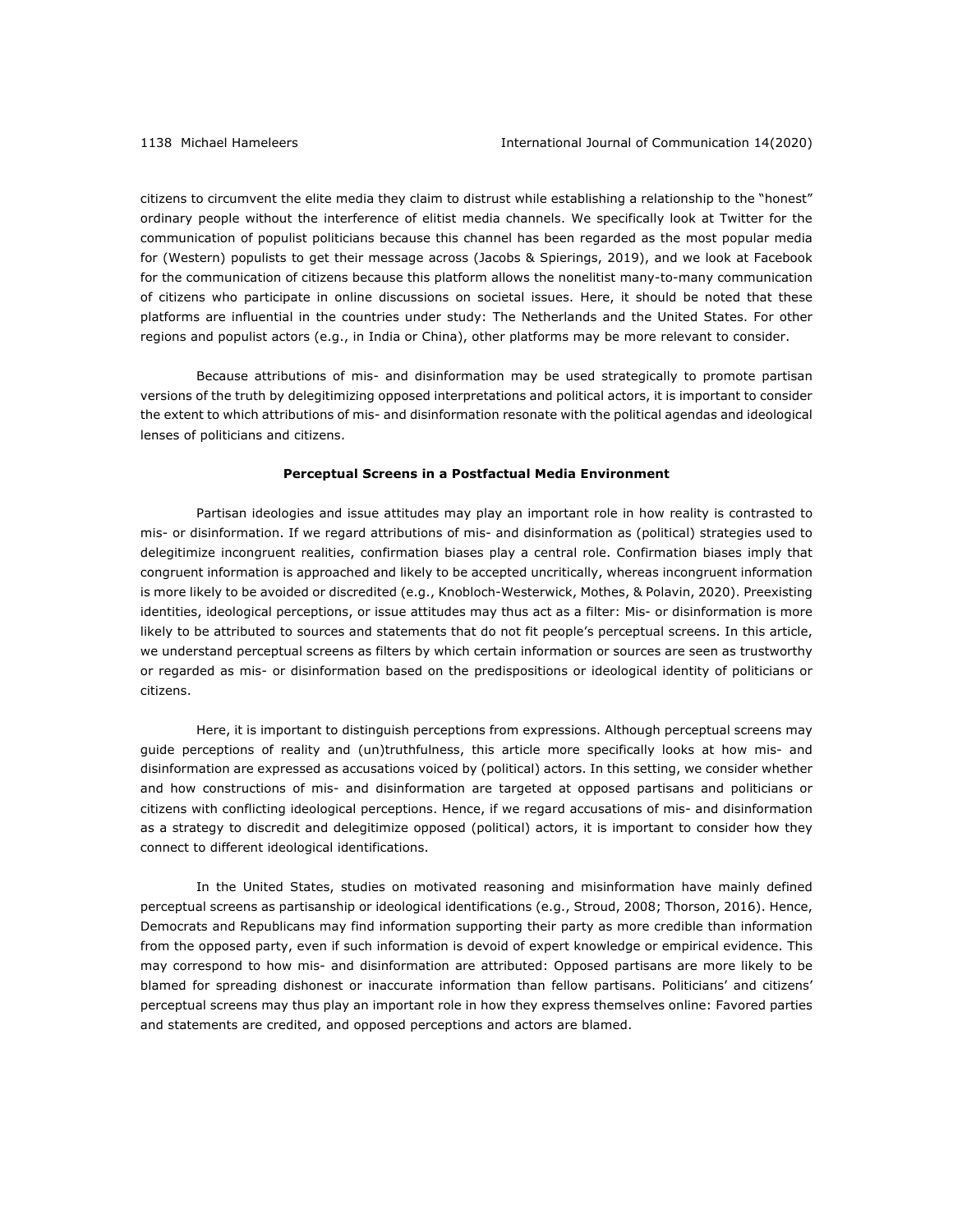Partisan and ideologically informed attributions of mis- and disinformation are likely to be different for a multiparty compared with a bipartisan political setting. In the multiparty system of The Netherlands, for example, perceptual screens may differ across issues. Hence, the Dutch government consists of parties with different ideological leanings (it is not just a right-wing or left-wing government)—which also means that they represent citizens with different perceptual screens. In this setting, confirmation biases may be contingent on issue positions (i.e., being in favor of immigration) rather than a more clear ideological perceptual screen (i.e., being a liberal). Yet, it remains an open question whether different compositions of perceptual screens have an impact on how politicians and citizens construct discourses of reality and misand disinformation. Against this backdrop, we can formulate the first research question on the interconnectedness of perceptual screens and perceptions of dis- and misinformation:

*RQ1: How are mis- and disinformation constructed and attributed in relation to perceptual screens of politicians and citizens in the United States and The Netherlands?*

### **Biased Media Perceptions and Attributions of Mis- and Disinformation**

Although different versions of reality may be expressed to confirm preexisting attitudinal screens, another important factor to consider is hostile media perceptions (e.g., Choi, Yang, & Chang, 2009; Schulz, Wirth, & Müller, 2018; Vallone, Ross, & Lepper, 1985). Hostile media perceptions can be defined as partisans' perception that the media demonstrate a bias against their views and thus that the media and the information presented to partisans disproportionally take the side of opposed partisans (e.g., Gunther, Christen, Liebhart, & Chia, 2001).

Such hostile media perceptions can be connected to constructions of mis- and disinformation. The hostile media phenomenon (HMP) posits that partisans classify information as misleading and/or dishonest because it is disproportionally supporting the opposed camp. The HMP brings together partisan media interpretations and attributions of mis- and disinformation. Hence, mis- and disinformation constructions typically go beyond general media critique or attributions of deliberate misleading: Sources and (political) information are seen as inaccurate (misinformation) or deliberately misleading (disinformation) because they are biased in voicing disproportionate support for the opposed political camp. Accusations of mis- and disinformation thus resonate with hostile media perceptions because media practitioners are blamed for distorting or decontextualizing reality by favoring one perspective (i.e., the perspective of the opposed party) over the other perspective salient in society—even though the actual content may be neutral in tone. Against this backdrop, we can formulate the second research question of this study:

*RQ2: How are constructions of mis- and disinformation by citizens and politicians in the United States and The Netherlands informed by biased and hostile perceptions of the media?*

### **Method**

To answer the research questions of this article, existing data sets of politicians' Twitter communication and citizens' Facebook communication were used (Hameleers, 2018). First, the Twitter communication of two (radical) right-wing (populist) politicians was studied inductively: Donald Trump in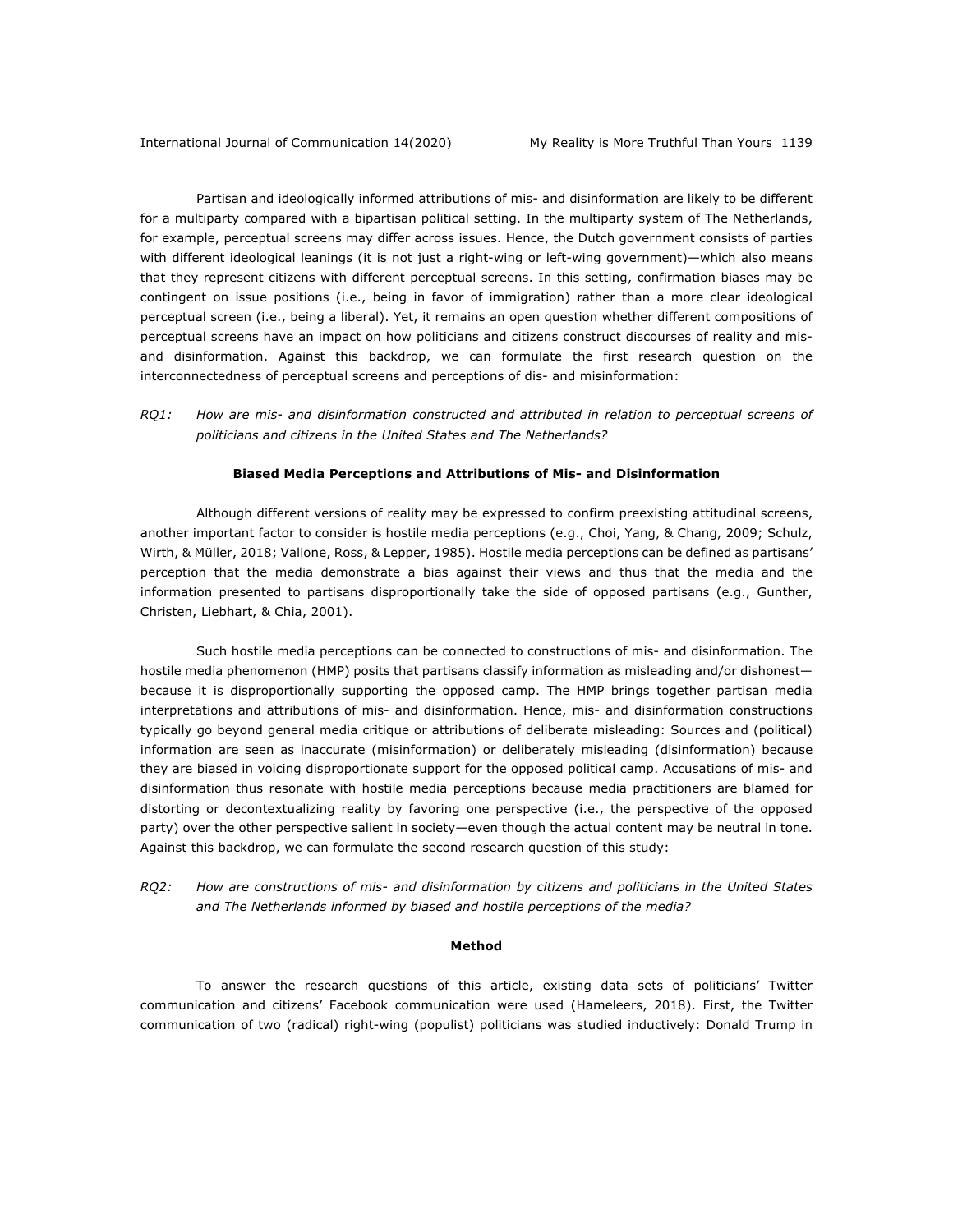the United States, and Geert Wilders in The Netherlands (Study 1). Because they are assumed to both frequently communicate their antimedia sentiments to a large audience of international followers (i.e., Trump has 55+ million followers on Twitter, and Wilders' tweets reach beyond national borders), it can be argued that the discourse of fake and truth communicated by these politicians has important political consequences. Second, because social media afford direct, ungated access to channels of many-to many communication of nonprofessional communicators, this article studies the discourse around mis- and disinformation by citizens expressed on Facebook (Study 2).

## *Data Collection and Sample*

Politicians' antimedia discourse may become more prominent around election periods because they may strategically discredit challenging sources of information to raise cynicism among the electorate. Right after the elections, however, the media can also be blamed for having affected the electoral outcome by negatively steering public opinion. For this reason, the sample frame includes both an election and routine period of social media coverage in the United States and The Netherlands. In The Netherlands, Wilders' Twitter activity was sampled in a period beginning two months before the election and ending two months after (ranging from January 17, 2017, to May 17, 2017), and a four-month routine period (September 1, 2018 to December 1, 2018). The same sampling strategy was applied in the United States, yielding a sample frame between September 8, 2016, and January 8, 2017, for the election period. To minimize the biasing influence of real-life developments affecting public opinion, the same routine periods were used in the United States and The Netherlands.

Different social media platforms are relevant to consider. Community formation on Twitter may be based on weak ties, whereas Facebook members are more likely to communicate through strong ties (Valenzuela, Correa, & Gil de Zúñiga, 2018). This provides an important distinction between discursive opportunity structures for politicians vis-à-vis citizens. More specifically, Twitter may provide a platform for the spread and reception of novel information through individuals who do not necessarily know each other (Valenzuela et al., 2018). Twitter is thus more likely to be used for politicians' one-sided communication to their followers (also see Jacobs & Spierings, 2019, for an application to populist communication). Facebook, on the other hand, may reinforce linkages between people who already know each other in real life, thus connecting people based on strong ties. For this reason, this article analyzes Twitter posts to understand the direct communication of politicians, and Facebook posts to analyze citizens' discourse.

The inclusion criteria were informed by the sensitizing concepts of this study—references to the truth, inaccuracy, dishonesty, or manipulation of the information environment—and the intentions of such perceived dishonesty guided the qualitative analysis. Two dimensions were thus central: references to *facticity* and references to perceived *manipulative intent*. Statements did not have to explicitly refer to the term *Fake News*, and mis- and disinformation were seen not only as a discourse targeted at the media, but also as a label to delegitimize politicians and experts (they can also refer to signaling that political communication by opposed partisans is dishonest or deliberately false). The inclusion criteria aimed for maximum variety on statements on facticity and intentional dishonesty, which means that we aimed to sample as many alternative ways of referring to mis- and disinformation as possible from different sources. We did not limit the sample frame to certain topics, events, or actors.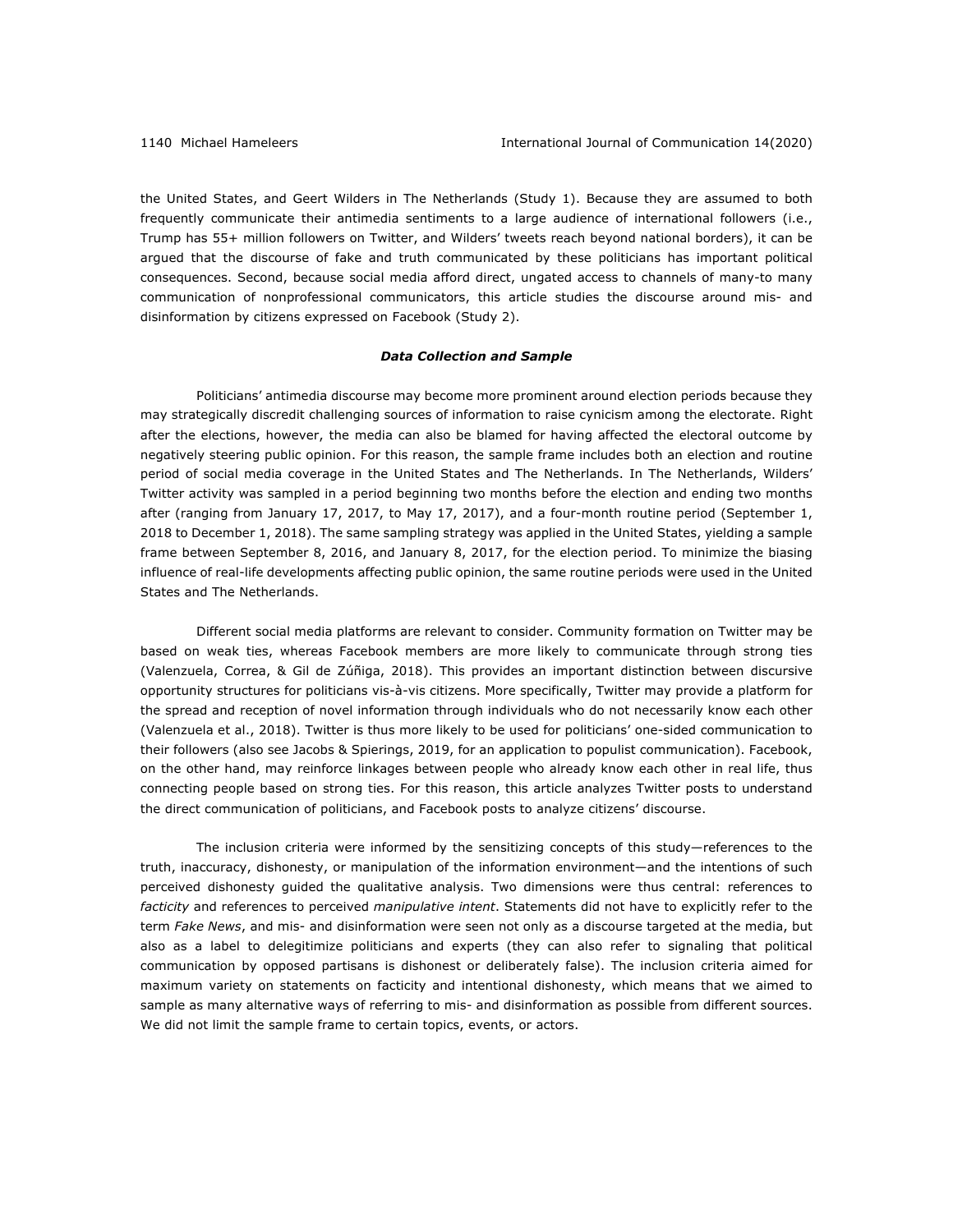The final sample size was determined by a cyclic-iterative process of data collection and analyses, which corresponds to the grounded theory approach (Glaser & Strauss, 1967). This means that the collection of new data stopped when theoretical saturation was achieved, which was judged by comparing novel data with developed themes. New data were also collected outside the specified election and routine sample frames and were used to explore whether alternative periods would result in different dimensions. This was not the case. In both countries, the core elements of postfactual discourse were similar in different periods.

When new Facebook or Twitter posts did not reveal new dimensions in the data or variation on the main themes, no additional data were collected. The sample frame was not specified by certain topics, issues, or debates. For Study 1 (Twitter data), 1,462 posts sent via Trump's official Twitter account were included in the final analyses. In total, 1,374 posts from Wilders' Twitter account disseminated in the same period were included. These tweets were selectively coded on references to truth and fake news, and the subsample of relevant tweets was coded line by line (247 in the United States and 185 in The Netherlands).

#### *Analyses*

The process of data reduction was structured by steps from the grounded theory approach (e.g., Braun & Clarke, 2013; Charmaz, 2006; Glaser & Strauss, 1967). During the first step, open coding was used to label the rich data with more or less unique themes. The sensitizing concepts related to the foregrounded conceptualization of mis- and disinformation and perceptual screens were used during this coding step. These concepts are reality, truth, dishonest, misleading, bias, Fake News, (in)accurate, deception, lying, liar, enemy, truthful, untrue, and false. After labeling all text with open codes, these codes were merged, abstracted to a higher level, and grouped during the second step of focused coding. Here, we aimed to capture all variety in the data related to the research questions, while reducing repetition and overlap in the codes. Finally, axial coding was used to connect themes using theoretically meaningful linkages. To provide an example, accusations of disinformation were connected to different levels of distrust in media elites and perceived media bias. The coding process revealed a hierarchical structure of themes and indicators. To offer some context on the dominance of the different themes, the salience of the main themes on the highest level of abstraction is reported as a proportion of the communicated posts.

## *Data Quality Checks*

The rich, interpretative nature of qualitative data does not suit traditional tests of intercoder reliability typically used in quantitative content analyses. However, it is important to assess the credibility and transferability of the findings (Braun & Clarke, 2013). First, 10% of all data were independently coded by a second researcher unfamiliar with the data structure and theoretical premises. The core themes were compared with the themes established by the primary researcher. Although there were differences in classification and labeling, both coders reached agreement on the main dimensions and the ways of constructing mis- and disinformation. As a second data check, established themes and interpretations were validated by members of the studied population—in this case, people who were part of similar Facebook groups sampled in this study. These member checks revealed that people perceived the same core themes in the discourses around truth and postfactual relativism as established in this research.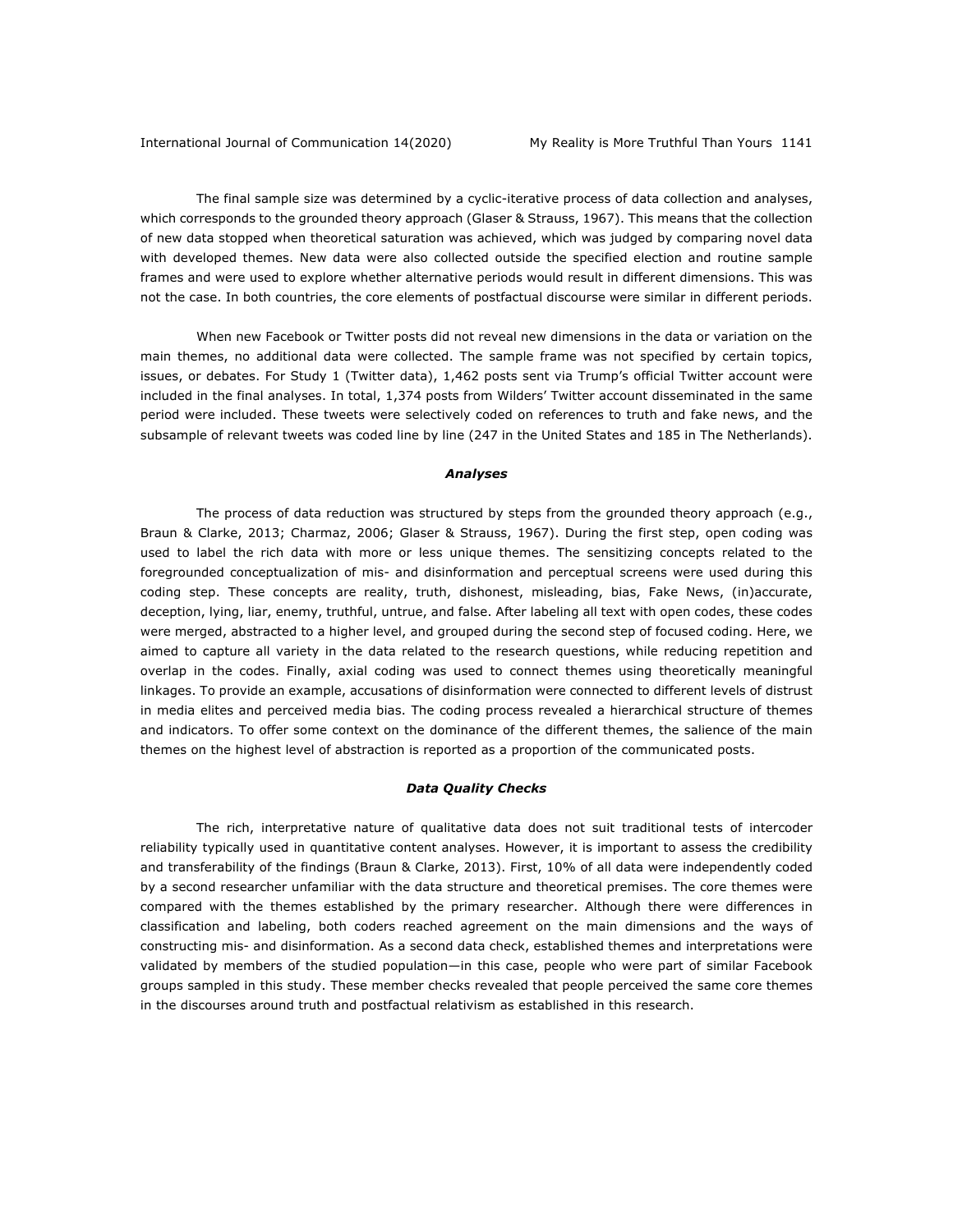## **Results Study 1**

Based on the findings of the qualitative content analysis in the United States and The Netherlands, we can identify four main themes of constructing discourses of truth and fake news in Wilders' and Trump's discourse: (1) cultivating the epistemic divide between the hard truth and ignoring the facts (11.6%); (2) prioritizing the people's will and experiences over elitist interpretations of reality (6.3%); (3) attributing blame to the media for being inaccurate, biased, and dishonest (21.7%); and (4) accusations of disinformation: revealing the hidden agenda of dishonest political opponents (18.6%). Although a detailed quantification of the themes moves beyond the scope of the qualitative analysis, the proportions indicate two main trends: References to (un)truthfulness are very common in the direct communication of (radical) right-wing politicians (58.2% of their direct communication contains at least one reference to one theme), and accusations of untruthfulness are frequently targeted at the news media and political opponents. The results indicate that accusations of mis- and disinformation are equally salient, and there are no substantial country differences in the dominance of the delegitimization strategies of both political leaders. The four inductively identified main themes are not mutually exclusive, which means that one single post may contain different references to (un)truthfulness based on the core themes.

#### *Cultivating the Epistemic Divide Between "Our" Hard Truth and Those Ignoring the Facts*

First, both Trump and Wilders clearly expressed a sense of distrust in allegedly "factual" information. Trump, for example, referred to unfavorable poll outcomes as "Fake News" or blamed actors for spreading "made up facts." In The Netherlands, Wilders frequently emphasized how political leaders are ignoring reality by denying factual information: "More Islam means more terror. I say it for more than 10 years. Ignoring the truth is lethal. Defend our freedom. De-Islamize the West" (Wilders, 2017). Wilders frequently accuses the political elites of being blind to the real problems facing the Dutch people: "Dutch political leaders are weak and blind and weak leaders in EU-countries are political responsible for terror attacks because they ignore Islam as the cause and import more and more" (Wilders, 2017). According to Wilders, the blindness of the elites and the failure to disseminate the "real" truth to the people have severe political consequences: "The truth about the Islam has to be told. Otherwise, we will all die" (Wilders, 2018).

An important difference between discourses of untruthfulness in the United States and The Netherlands is that in the United States, the denial of the hard facts and the failure to disseminate the truth are not assigned to the political establishment, but to the media elites—in Trump's discourse,

While the disgusting Fake News is doing everything within their power not to report it that way, at least three major players are intimating that the Angry Mueller Gang of Dems is viciously telling witnesses to lie about facts & they will get relief. (Trump, 2017)

Overall, compared with Wilders, Trump referred less explicitly to the epistemic status of the truth and (political) actors looking away from the hard facts. Different from Wilders, Trump attributed the divide between lies and the untold hard truth to the media: "Stories that should be good, are bad. Stories that should be bad, are horrible. Many stories, like with the REAL story on Russia, Clinton & the DNC, seldom get reported. Too bad!" (Trump, 2017).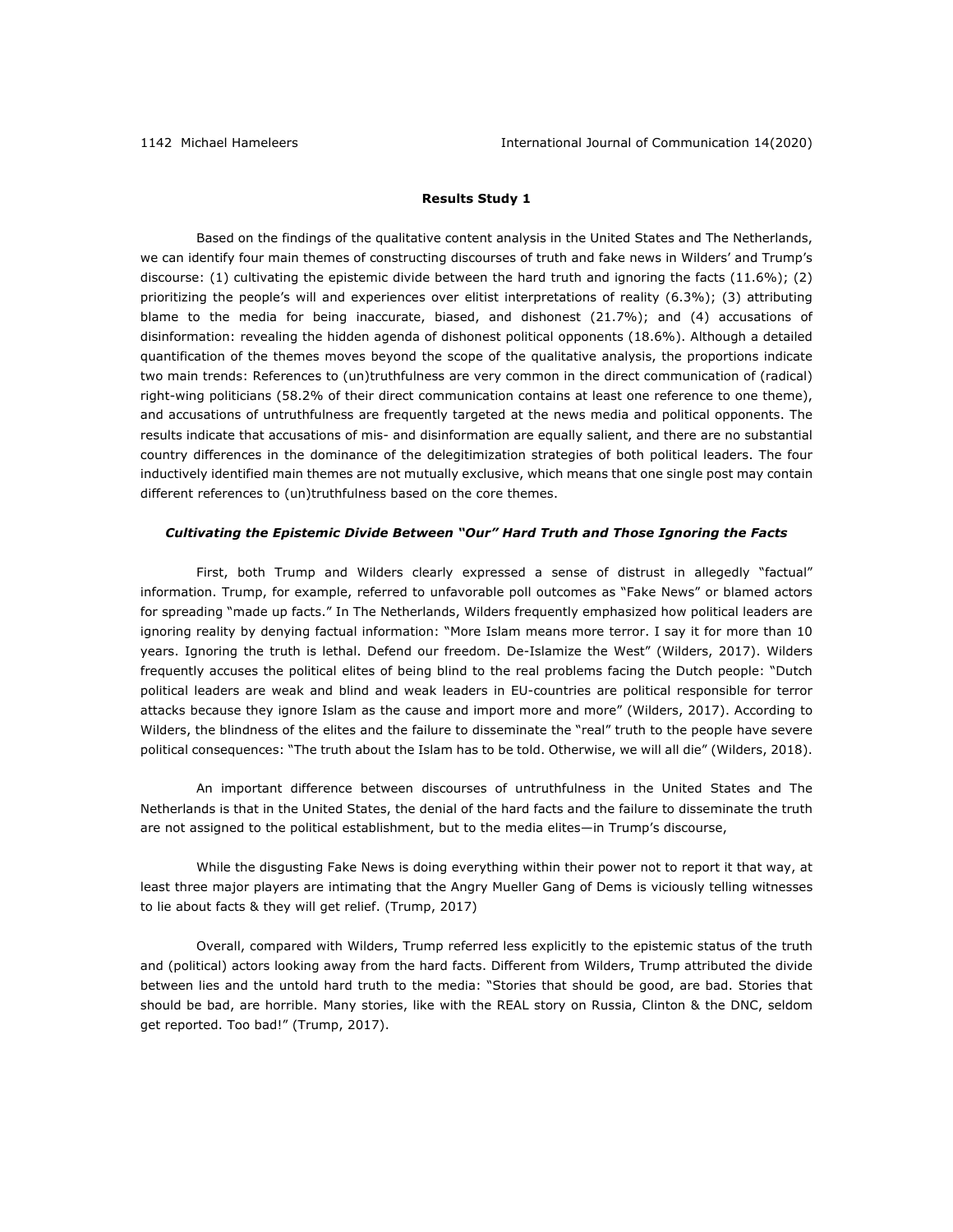Answering RQ1, both Trump and Wilders discredited alleged factual information that did not support their perceptual screens, while they emphasized that the hard, factual reality was ignored by the elites—in Trump's case, the media elite, and in Wilders' case, the political elite. This ignored, untold version of reality supported the issue positions of both political leaders, who claimed that looking away from reality harmed the interests of the ordinary people. Politicians thus discredited information that did not support their views, and they delegitimized actors who spread information that contradicted their issue positions. For these politicians, reality and truthfulness were selectively assessed based on the fit with political ideologies and profiles.

### *Prioritizing the People's Will and Experiences Over Elitist Interpretations of Reality*

Both Wilders and Trump claimed to represent the voice and will of the ordinary people. Wilders, for example, emphasized that the voters are in charge of the country and that they should not trust the prime minister: "The voters are in charge of this country, Mark [prime minister], absolutely no one can trust you these days" (Wilders, 2017). Moreover, Wilders claims that his Freedom Party is the only party that represents the true will of the ordinary citizens, indicating that the other parties do not speak on behalf of the people and ignore their lifeworld.

In the United States, Trump emphasized that the lies sold by the media and, in the period preceding the election, Clinton are "poisoning" the minds of American voters: "100% fabricated and made-up charges, pushed strongly by the media and the Clinton Campaign, may poison the minds of the American Voter. FIX!" Moreover, Trump frequently referred to results of public opinion polls to emphasize that the people's experiences reflect the hard truth. However, only those statistics and polling outcomes that supported the perceptual screen of Trump and his supporters were shared. The same selective truths were expressed by Wilders, who selectively shared outcomes that supported his anti-elite and anti-Europe sentiments: "BOMBSHELL NEXIT POLL: More than half of Dutch voters now want to LEAVE the European Union."

Both Trump and Wilders expressed their closeness to the "real" people, indicating that their leadership and policies would represent their will and would therefore also restore honesty and accountability. As Trump emphasized, "My contract with the American voter will restore honesty, accountability & CHANGE to Washington!" In The Netherlands, Wilders frequently cultivated a populist divide between the ordinary people and the failing, corrupt elites. In doing so, he also stressed that the current government is completely ignoring the ordinary people and the "real" experiences of this in-group: "Why is there no attention for the ordinary men and women? It is so unfair. All billions go to Africa, but not to the true people. It is disgusting."

When referring to the status of factual information, both Trump and Wilders referred to common sense, thereby communicating that some things are true simply because they are "plain and simple." As Trump says, "Plain & Simple: We should only admit into this country those who share our VALUES and RESPECT our people" (Trump, 2016). Although Wilders referred to common sense less explicitly, the overall reliance on fact-free discourse without using empirical evidence or expert opinion underlines the epistemic construction of reality by Wilders: The reality is out there to be seen directly, and we do not need (biased) experts to verify this.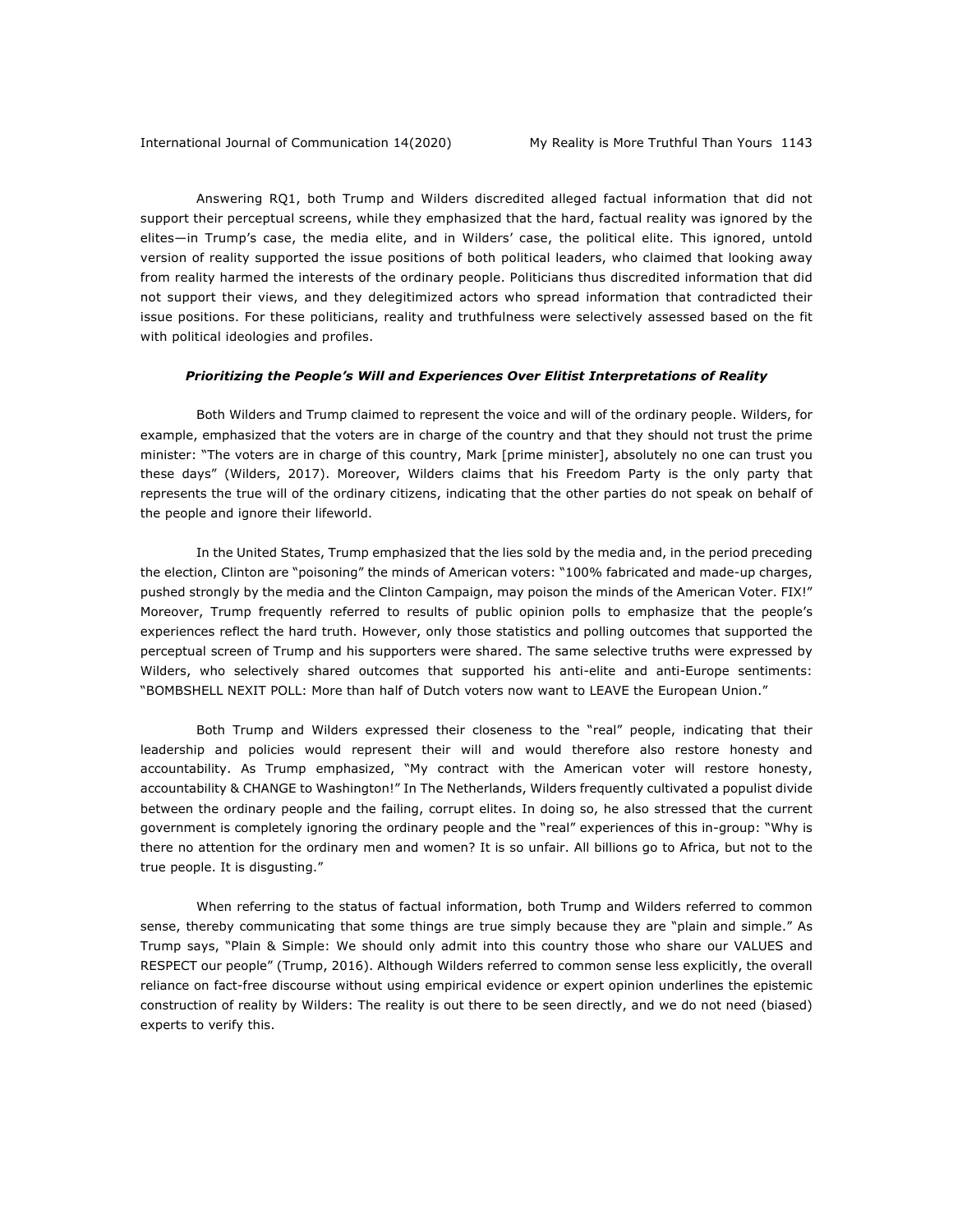In light of RQ1 and RQ2, the results indicate that both Trump and Wilders selectively shared those "truths" related to the common sense of the people—as long as these realities confirmed the positions of the political leaders. Media and politicians who did not share the hard facts related to the people's experiences were seen as biased, and blamed for ignoring the people's will and opinions. The tweets communicated by Trump and Wilders thus provide insights into the HMP in a postfactual era: Political actors and media elites are accused of being biased against the views and experiences of the ordinary people.

## *Attributing Blame to the Media for Being Inaccurate, Biased, and Dishonest*

Beyond accusations of misinformation, both Wilders and Trump frequently emphasized that the media are dishonest, deliberately distorting reality to sell their own untrue storylines. Hence, the political actors predominantly referred to disinformation or intentional deception when attacking the elites. More so than Wilders, Trump blamed the media explicitly for being dishonest: "Very little pick-up by the dishonest media of incredible information provided by WikiLeaks. So dishonest! Rigged system!" Trump emphasized that the media cannot be trusted because they deliberately distort reality: "Never in the history of our Country has the 'press' been more dishonest than it is today."

Wilders regards the media as part of the corrupt establishment that is alienated from reality: "Dear elites of the media and mainstream politics. These days, no one is trusting you anymore" (Wilders, 2018). Wilders also compares the broadsheet newspapers *NRC* and *Volkskrant* to the North Korean media: "The difference in censorship between *NRC* and *Volkskrant* and North-Korea is, in style and content, minimal. Losers" (Wilders, 2018). Wilders even regards some of the media as betrayers of the Dutch culture: "For the culture betrayers of the NOS [Dutch broadcaster]: this is what Black Pete looks like!" (Wilders, Twitter, 2018).

In both Wilders' and Trump's references to the inaccurate, biased, and dishonest media, a strong perception of hostile media perceptions and confirmation biases (RQ1, RQ2) can be revealed: Media channels with different ideological or partisan leanings (i.e., *The New York Times* for Trump, left-wing newspapers for Wilders) are regarded as biased and dishonest, whereas attitudinal congruent outlets are uncritically quoted when they publish information that confirms the partisan leanings of the political leaders (i.e., *Fox News* for Trump and *de Telegraaf* [the largest Dutch tabloid newspaper] for Wilders). Trump even explicitly refers to the "Fake News Universe" to discredit a cluster of media outlets that are not supporting his views: "CNN & others within the Fake News Universe were going wild about my signing MAGA hats for our military in Iraq and Germany" (Trump, 2016).

Although Wilders attacks the media in both the preelection and postelection period in similar ways, an interesting shift in antimedia discourse can be analyzed in Trump's Twitter activity. More specifically, in the preelection period, the media and political opponents were blamed for promoting a hidden political agenda (i.e., getting a Democrat candidate elected): "@CNN got caught fixing their 'focus group' in order to make Crooked Hillary look better. Really pathetic and totally dishonest!" In the postelection period, Trump adapted his blame-shifting strategy to the new situation. In this period, the Fake News media were blamed for posing a threat to the dissemination of honest information in general: "The dishonest media does not report that any money spent on building the Great Wall (for sake of speed), will be paid back by Mexico later!" Even more so,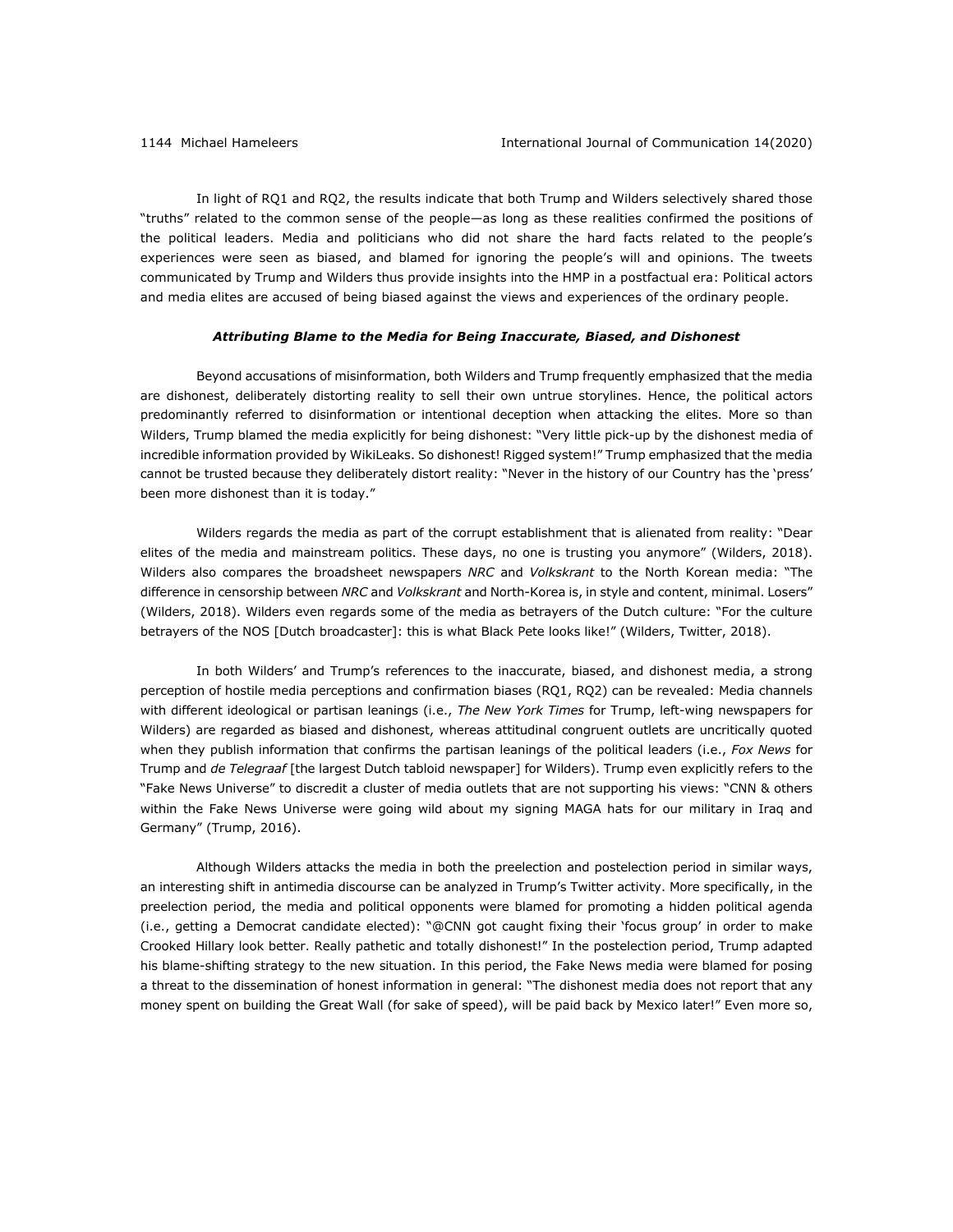Trump expressed that the media only report dishonestly on him, whereas they would take the same information by any other actor at face value:

If anybody but your favorite President, Donald J. Trump, announced that, after decimating ISIS in Syria, we were going to bring our troops back home (happy & healthy), that person would be the most popular hero in America. With me, hit hard instead by the Fake News Media. Crazy! (Trump, 2018)

## *Accusations of Disinformation: The Hidden Agenda of Dishonest Political Opponents*

Next to the media elites, political opponents or the establishment were frequently framed as scapegoats who lied to the people to promote their own political agendas. This is especially salient in the preelection phase in the United States, where Trump shifted blame to "Crooked" Clinton on a daily basis. Trump frequently emphasized that Hillary Clinton was unfit for presidency because she was dishonest: "History lesson: There's a big difference between Hillary Clinton and Abraham Lincoln. For one, his nickname is Honest Abe." Trump explicitly blamed his political rival for lying to the American people: "Hillary said she was under sniper fire (while surrounded by USSS.) Turned out to be a total lie. She is not fit to lead our country" (Trump, 2016). The cultivation of the lying political elites resonated with an alleged conspiracy of the political elites and the media to get "their" candidate elected: "This election is being rigged by the media pushing false and unsubstantiated charges, and outright lies, in order to elect Crooked Hillary!" Trump even envisioned a coordinated action by the media and the Democrats to make him lose the elections: "Election is being rigged by the media, in a coordinated effort with the Clinton campaign, by putting stories that never happened into news!" (Trump, 2016).

Although Wilders cultivated such conspiracies between the government and the media less explicitly, he did shift blame to the political establishment for deliberately spreading lies to silence his party: "The lying Dutchman Rutte [prime minister] has promised us all sorts of things. This smells. They do whatever they can to silence the leader of the opposition party" (Wilders, 2017). Moreover, in both preelection and postelection periods, Wilders accused the prime minister and the government of betraying the people by spreading lies to promote the establishment's political agenda: "Indeed, do not buy the fake reality they are promoting. Our vision is crystal clear: become the boss in our own country, decide on our own budgets and borders!" (Wilders, 2017).

Based on these findings, it can be concluded that the media were not the only scapegoat connected to accusations of dishonesty; political opponents were also accused of distorting reality to promote their own political goals. In the United States, the Democrat party was scapegoated by Trump in the preelection period, whereas the Fake News Media became his greatest enemy in the postelection period. Interestingly, in the preelection period, Trump pointed to a navigated scheme of the media and the Democrats to prevent him from winning the elections—which points to very strong hostile media perceptions. In The Netherlands, in both election and routine periods, Wilders blamed both the media and political elites in his populist discourse—emphasizing the societal divide between the ordinary people and the corrupt elites.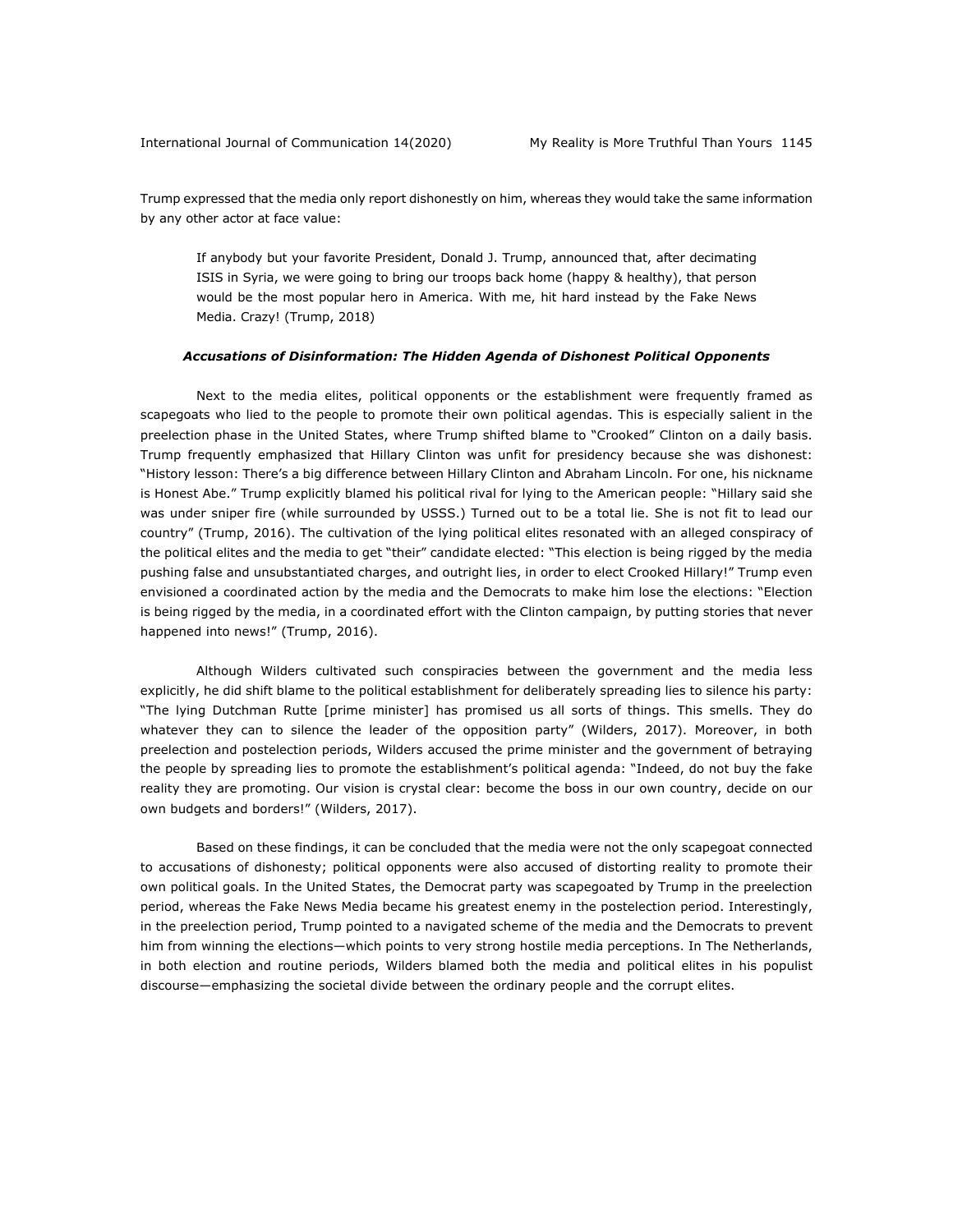## **Study 2: The Public's Perceptions of Truth and Fake News**

In digital media ecologies, accusations of mis- and disinformation can also be communicated by citizens (e.g., Marwick & Lewis, 2017). Through social network sites, they not only share (accusations of) mis- and disinformation communicated by the political actors they follow (i.e., Trump or Wilders), but also can construct their own biased version of reality, or discredit media and political actors who do not support their perceptual lenses. Against this backdrop, it is important to understand how citizens use social network sites to communicate their versions of truth, opposed to the information they distrust and perceive as deliberately biased.

### *Method Study 2*

The data collection and analysis steps were structured by the same procedures as those outlined in the description of Study 1. In this case, however, the sample frame has two different levels: Facebook groups and messages sent in these publicly accessible groups. To select communities, we looked for Facebook groups that resonated with the discourse of Trump and Wilders and therefore connected to an antimedia discourse in public opinion. These communities were identified by a keyword search using the core themes of Study 1 (i.e., dishonest media, media as enemy of the people). Moreover, Facebook's interface and algorithms suggested group pages that were related to Trump's and Wilders' official accounts. For Facebook, a two-stage sampling procedure was followed. First, four publicly accessible Facebook groups were selected in both countries. In each country, two groups that aligned with right-wing (or conservative) issue positions and two groups that reflected left-wing (or liberal) issue positions were sampled. Within every group, an initial sample of 100 posts was analyzed. After this initial sample was analyzed, 50 additional posts were collected to compare the emerging themes with the new data. These posts did not yield novel insights into the themes related to the perception of disinformation and its resonance with perceptual screen and hostile media perceptions.

## *Results Study 2*

Although many of the themes identified in Study 1 also apply to citizens' construction of the divide between truth and fake news, two salient differences can be identified. Normatively, a more negative theme salient in citizens' discourse is the cultivation of a societal divide between citizens who ignore the real facts, and "honest" citizens who acknowledge the truth (this category was identified in 25.6% of all materials). This epistemic divide was frequently hostile in tone; the "honest" in-group excluded the "ignorant" out-group and constructed other citizens as inferior, evil, and deliberately misinformed because they wanted to believe in a "fake reality." On a more positive note, citizens acted as online fact-checkers, signaling instances of weak argumentation by pointing out the lack of empirical evidence and expert opinion of many political claims. Yet, this more critical theme was only identified in 7.5% of the posts.

## *Shifting Blame to Lying and Hostile Elites in Media and Politics*

Similar to the direct communication of Trump and Wilders, citizens in the United States shifted blame to the dishonest media elites for distorting reality. This theme was most dominant (33.5%). In the United States, the media and the Democrat party were both seen as belonging to the lying elites: "Have had it with the government they can't do anything right I blame the Dems and the media it's time to take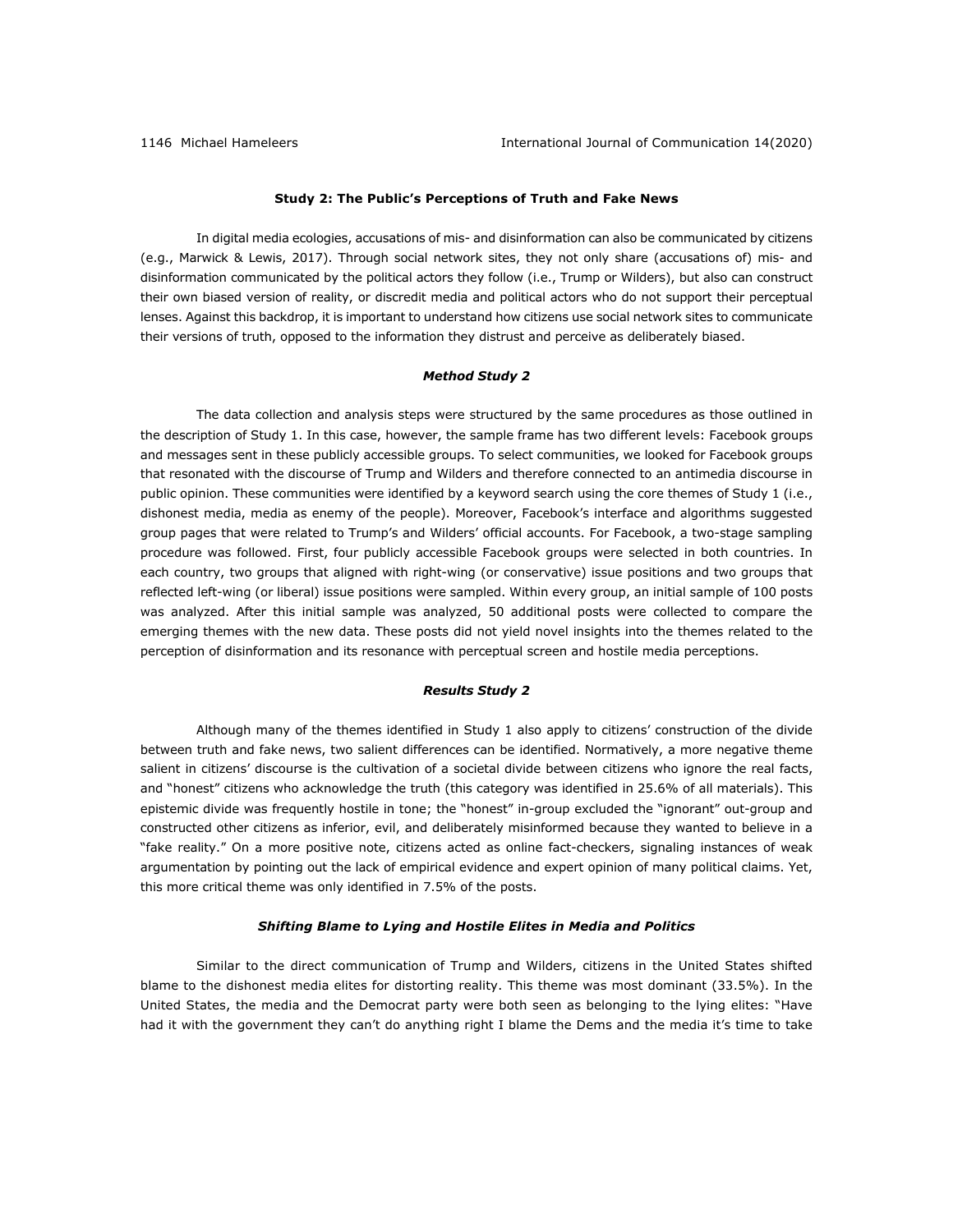them to the wood shed." In the United States, blame attributions to the dishonest media and political elites strongly resonated with hostile media perceptions: "What we find out is those that are white getting in trouble for hate (racist) crimes and yet the far left communist Democrat controlled media never seem to report these hate crimes against WHITES" (U.S. Facebook user, 2017).

In The Netherlands, people mainly blamed the media for looking away from, or for not reporting on, the facts that really concern the people: "You do not get to see this on TV. But the police also wants to join us." Moreover, the media were accused of presenting issues in binary black-and-white frames: "The media are constantly focusing on these divides: Islam versus non-Islam, left versus right, black versus right." As a result of the media's dishonesty, Dutch Facebook users emphasized that the media and other sources of expert knowledge should not be trusted: "They are all screaming the same story. Good luck, no one is trusting media or students and other so-called experts" (Dutch Facebook user, 2017).

A salient difference between the communication of Facebook users in the United States and those in The Netherlands is the clearer distinction between political elites and media elites expressed by Dutch Facebook users, and the more general reference to an opinion climate of lies and dishonesty in users in the United States. In the United States, perceptions of communicative untruthfulness were not always clearly attributed: "The thing that enhances global warming is all the hot air that comes out of there big huge mouths. I'd rather live in the cold than listen to fake news." In The Netherlands, dishonestly was mostly attributed to the prime minister: "Lying and pretending like nothing ever happened. Little criminal!"

## *Emphasizing a Societal Divide Between Ignorant and Accurate People*

More than in the direct communication of Trump and Wilders, Facebook users in both countries expressed a central divide between their honest in-group and ignorant, lying societal out-groups (25.6%). These groups were constructed differently in both countries. In the United States, the separation mainly reflected partisan identities: "That's the truth. People with jobs don't vote Democrat unless they just don't understand what goes on in this world." Sometimes, however, the divide of truth and fake news was also based on left-wing versus right-wing orientations: "The left hates it when you disagree with them and they can get very nasty. God Bless President Trump and he will build that wall." On a positive note, some Facebook users emphasized that the partisan divides in society are inflated by the media: "There are millions of good Americans all throughout this nation, and we are not as divided as the media depicts us."

In The Netherlands, the clash between the truthful us and the dishonest them was mostly marked by referring to the divide between left and right: "Like our page to punish these left-wing idiots who reported our previous page. They do not want to see what is really going wrong here. Are you also tired from these lying idiots?" In addition, Dutch Facebook users frequently referred to the dishonesty of their fellow citizens, referring to them as hypocrites who try to push their incorrect will on the majority: "Disgusting people who confirm to these things. Again a club of self-confirmed 'correct' do-gooders who forces their will to all of us. Disgusting!" (Dutch Facebook user, 2017). In The Netherlands, people with differing viewpoints (mostly leftwing supporters) were seen as "pushers" of a fake reality, promoting an elitist worldview far removed from the people's concerns.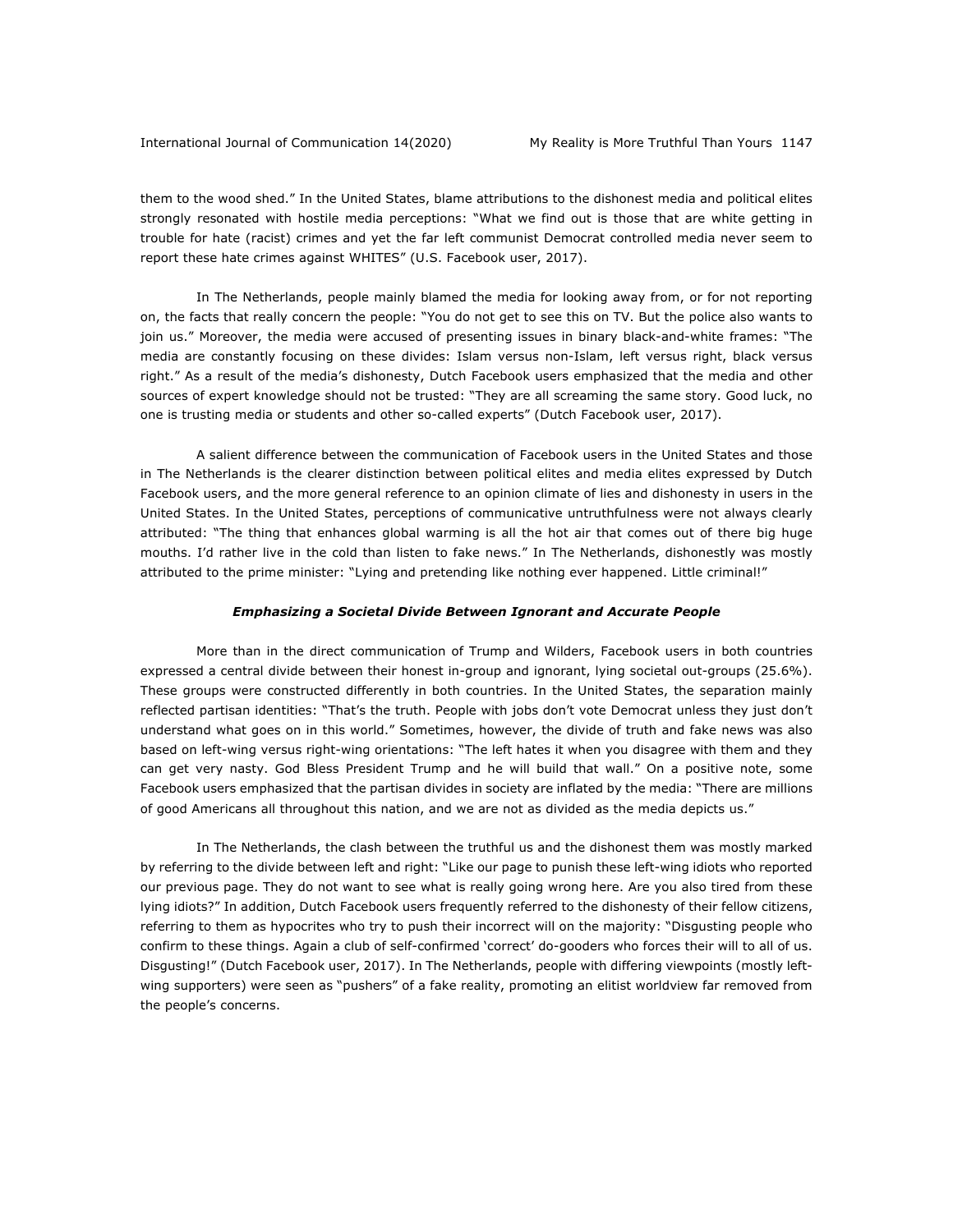Answering RQ1 and RQ2, perceptions of truth and fake news were attributed in line with people's social identity. The in-group of Republicans, or the right wing of the ideological spectrum, was constructed in opposition to the dishonest, incorrect, and lying others. Hence, more than politicians (Study 1), Facebook users constructed hostile cleavages between different groups in society. Not only were the media and opposed politicians regarded as dishonest and biased against the people's views, but ordinary people with different viewpoints were also regarded as biased and incorrect.

## *Citizens as Fact-Checkers of Online Mis- and Disinformation*

Facebook users in the United States also signaled misinformation directly, not only by labeling information as "fake news," but also by referring to the lack of evidence for the claims made: "Such misinformation trash. This has been going on long enough, many of these thing are so ridiculous they seem to be fiction. These people need to be replaced by credible people if any still exist" (U.S. Facebook user, 2017). The identification of disinformation came from both partisan camps: "Fake news from Republican fake news site. Site just trying to rile deplorable retarded Republicans." The identification of communicative untruthfulness, and the labeling of sources as dishonest, was even more specific in The Netherlands: "I suspect that this is untrue. Even if you only consider that taxes are not calculated as a percentage, but as a fixed rate for every 100 liters" (Dutch Facebook user, 2017). Dutch citizens also signaled disinformation, referring to the deliberative spread of inaccurate information to achieve a certain goal: "This is ridiculous. Share this message to show that participants of Facebook communities are not checking the facts, it is important to show that they are acting to share hate across society by spreading inaccurate information." To provide another example: "There is no link or any kind of evidence that she has actually said this. This is propaganda for the Freedom Party" (Dutch Facebook user, 2018).

Together, although the results indicate that Facebook users mainly classify information as fake when it is not in line with their opinion, community pages at times do offer a platform for user-initiated factchecking originating from different ideological and partisan leanings. On a positive note, Facebook users who typically express themselves in partisan or ideological echo chambers are exposed to cross-cutting views that check the political claims they are exposed to.

## **Discussion**

This article relied on two comparative qualitative content analyses in the United States and The Netherlands to provide an in-depth understanding of the discursive construction of reality and mis- and disinformation by leading right-wing (populist) politicians on Twitter and citizens participating in online discussions on Facebook. The results reveal that both Trump in the United States and Wilders in The Netherlands discredit information when it does not support their attitudinal lenses. At the same time, they use information, statistics, and media sources strategically when these confirm their issue positions. These findings indicate that accusations of inaccurate or dishonest reporting align with the partisan political agenda of right-wing (populist) political leaders. In that sense, although we cannot empirically assess politicians' intentions, accusations of mis- and disinformation can be regarded as a strategy to delegitimize incongruent truths and promote alternative realities that confirm partisan perceptual screens. This connects to literature that has regarded disinformation as partisan in tone (Bennett & Livingston, 2018), and it supports the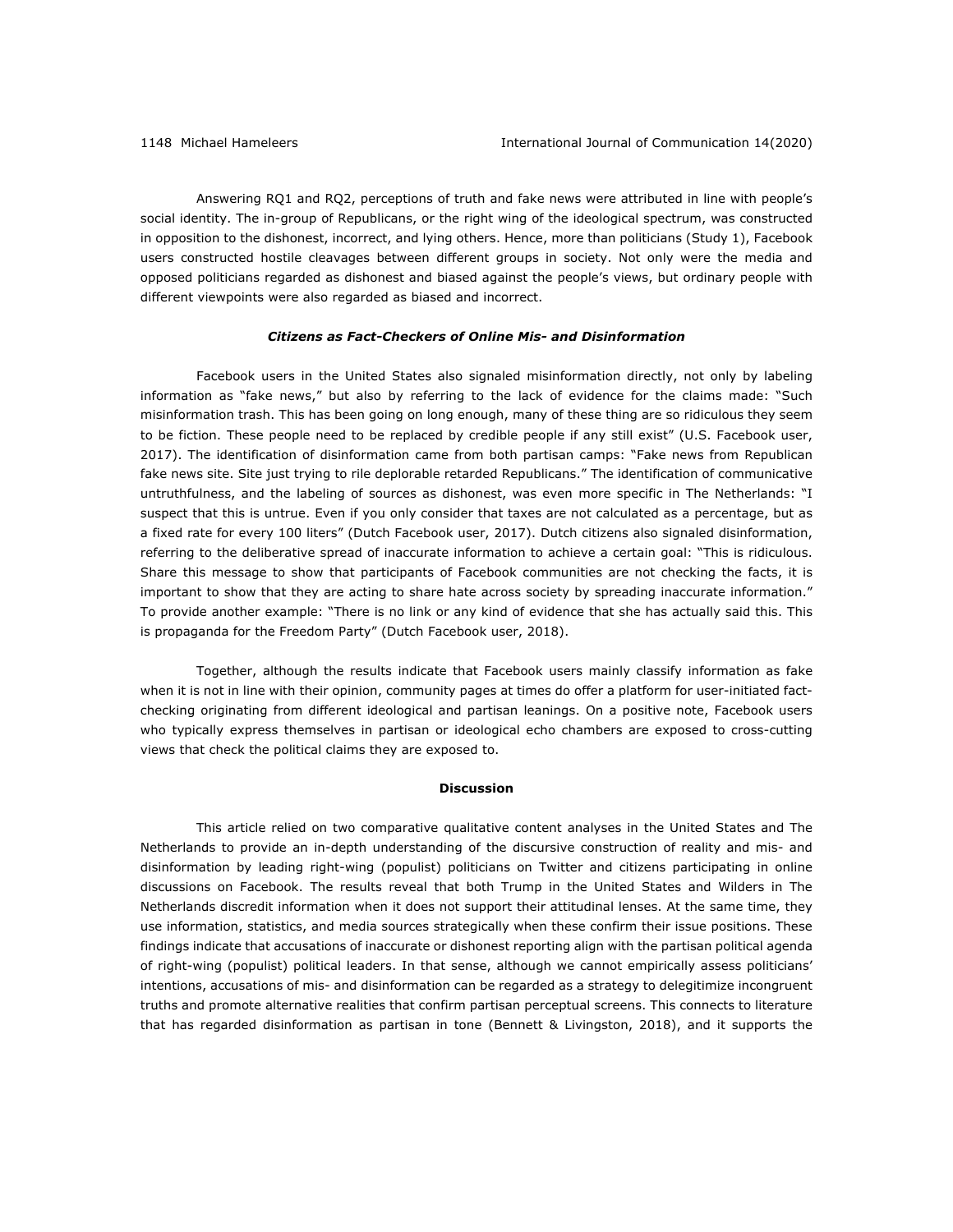analysis of scholars who indicate that disinformation can be used as a label to delegitimize the arguments and issue positions of opposed political camps (Egelhofer & Lecheler, 2019).

Accusations of disinformation reflect an overall populist antiestablishment style (e.g., Fawzi, 2019; Hameleers, 2018). More specifically, the media were regarded as part of the corrupt elites who betray and lie to the ordinary people. The construction of true knowledge also connected to a populist communication style. More specifically, information was seen as factual and true when it originated from the "ordinary" people and their experiences, whereas it was deemed untrustworthy and inaccurate when it originated from the dishonest (media) elites. Although mis- and disinformation involve different types of accusations, they can both be used to demobilize support for political actors by delegitimizing the reality they convey to the electorate. These accusations can be connected to the HMP (Choi et al., 2009). Specifically, accusations of mis- and disinformation mostly contain an ideological perspective in which political information is framed as biased against the views of the people and copartisans, whereas it is said to favor the opposition.

Two important differences between politicians' direct communication and citizens' constructions of reality and dishonesty can be identified. First, citizens in the United States and Netherlands shaped a divide between their in-group of honest ordinary people, and other ignorant, incorrect, and morally inferior people who do not perceive the "correct" reality. In The Netherlands, the in-group consisted mostly of people who voted for the populist right-wing Freedom Party, whereas this in-group was less explicitly defined in the United States, although it clearly excluded the Democrats. The other salient difference between politicians' and citizens' construction of truth and fake news is that citizens, and not politicians, take the initiative in checking facts, which was most explicit in The Netherlands. Facebook users warned fellow users that information was incorrect, while also pointing to the lack of empirical evidence and expert knowledge connecting to the format of fact-checkers in political communication (e.g., Nyhan & Reifler, 2010). Citizens' fact-checking rebutted political news with different ideological underpinnings, potentially stimulating crosscutting exploration among Facebook users.

This study has some important implications. First, we can extend conceptualizations of mis- and disinformation typically applied to the sender of communicative untruthfulness to perceptions and accusations of communicative untruthfulness on social media. In line with conceptualizations that distinguish between mis- and disinformation (Tandoc, Lim, & Ling, 2018; Wardle, 2017), politicians and citizens differentiate between attributions of incorrect information and accusations of deliberately misleading content. Moreover, this research indicates that accusations of disinformation and hostile media perceptions resonate with an overall right-wing populist worldview (also see Fawzi, 2019; Schulz et al., 2018). The societal challenge of communicative untruthfulness is thus two-pronged Politicians can adopt disinformation as a strategy to discredit opponents, and they are involved in the actual strategic spread of disinformation themselves as well—which may further contribute to the persistence of falsehoods in online settings.

Another implication is that citizens' trust in the media and their evaluations of the veracity of information may be affected by accusations of mis- and disinformation expressed by politicians and fellow citizens. By delegitimizing established knowledge and attitude-incongruent information via SNSs, politicians may affect their followers' perceptions of reality. These accusations may fuel polarized divides in society: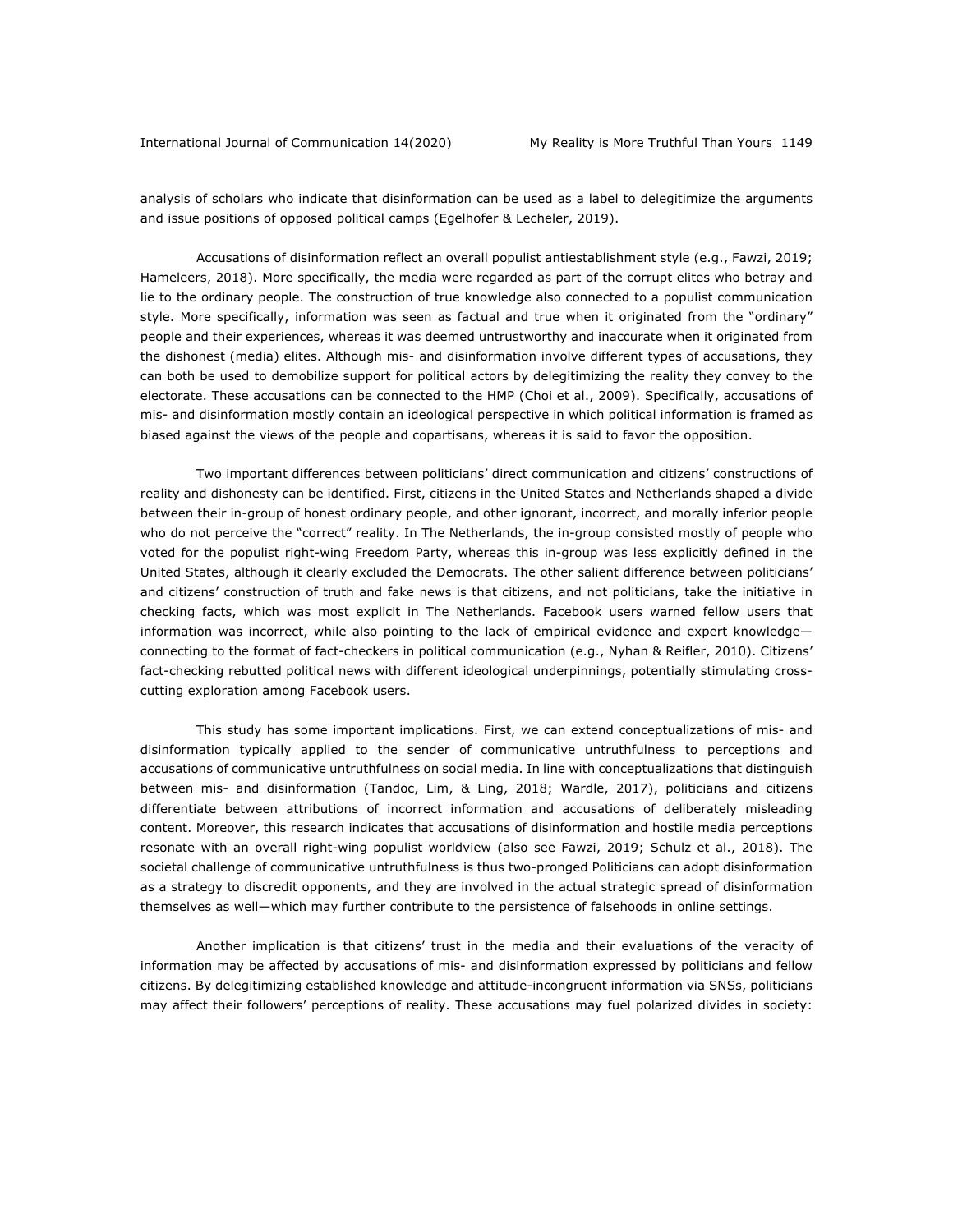The other camp may be seen not only as ideologically different, but also as a disseminator of lies and inaccurate information that reflects a different "fake" reality.

This article is not without its limitations. First, we restricted our empirical endeavor to the communication tactics of right-wing populist actors and citizens who are active on certain Facebook platforms. Right-wing populists do not have issue ownership over media critique, and it may be the case that other politicians (left-wing populist, parties in opposition) blame the media for being inaccurate and dishonest. Future research may explore whether other politicians and audience segments hold the media accountable for misleading or lying to the people, and if so, how. Second, we only focused on two polarizing politicians in Western countries. Future research should extend our country and case selection to assess the transferability of the findings to other settings. In this qualitative article, we are only able to provide a detailed account of right-wing populist actors in the United States and The Netherlands, and it remains to be seen how these findings generalize to right- and left-wing populists in other parts of the world. When increasing the scope of the empirical endeavor, future research may also explore the relative salience of mis- and disinformation accusations by relying on quantitative content analyses.

Despite these limitations, this study aims to offer new insights into how mis- and disinformation are used and constructed by citizens and politicians to attack opposed accounts of reality and to promote issue-consistent versions of the truth.

#### **References**

- Bennett, W. L., & Livingston, S. (2018). The disinformation order: Disruptive communication and the decline of democratic institutions. *European Journal of Communication*. Advance online publication. doi:10.1177/0267323118760317
- Braun, V., & Clarke, V. (2013). *Successful qualitative research. A practical guide for beginners*. London, UK: SAGE Publications.
- Charmaz, K. (2006). *Constructing grounded theory*. London, UK: SAGE Publications.
- Choi, J., Yang, M., & Chang, J. J. (2009). Elaboration of the hostile media phenomenon: The roles of involvement, media skepticism, congruency of perceived media influence, and perceived opinion climate. *Communication Research, 36*(1), 54–75. doi:10.1177/0093650208326462
- Egelhofer, J. L., & Lecheler, S. (2019). Fake news as a two-dimensional phenomenon: A framework and research agenda. *Annals of the International Communication Association, 43*(2), 97–116. doi:10.1080/23808985.2019.1602782
- Engesser, S., Ernst, N., Esser, F., & Büchel, F. (2017). Populism and social media: How politicians spread a fragmented ideology. *Information, Communication & Society, 20*, 1109–1126. doi:10.1080/1369118X.2016.1207697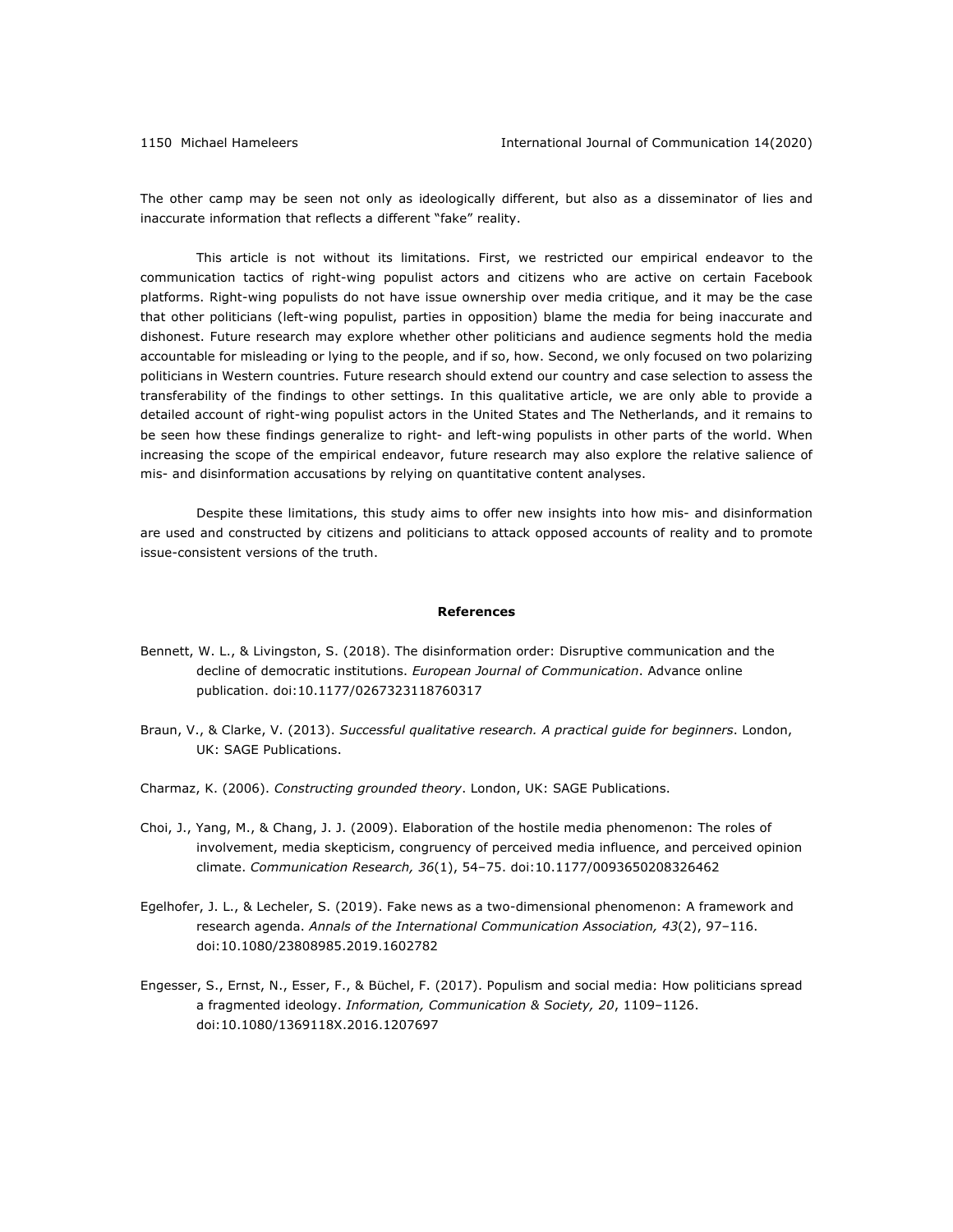- Fawzi, N. (2019). Untrustworthy news and the media as "enemy of the people?": How a populist worldview shapes recipients' attitudes toward the media. *International Journal of Press/Politics*, *24*(2), 146–164. doi:10.1177/1940161218811981
- Glaser, B. G., & Strauss, A. L. (1967). *The discovery of grounded theory: Strategies for qualitative research*. Chicago, IL: Aldine.
- Gunther, A. C., Christen, C. T., Liebhart, J. L., & Chia, S. C.-Y. (2001). Congenial public, contrary press, and biased estimates of the climate of opinion. *Public Opinion Quarterly, 65*(3), 295–320. doi:10.1086/322846
- Hameleers, M. (2018). Augmenting polarization via social media? A comparative analysis of Trump's and Wilders' online populist communication and the electorate's interpretations surrounding the elections. *Acta Politica.* Advance online publication. doi:10.1057/s41269-018-0119-8
- Hameleers, M. (2019). The populism of online communities: Constructing the boundary between "blameless" people and "culpable" others. *Communication, Culture & Critique*, *12*(1), 147–165. doi:10.1093/ccc/tcz009
- Hameleers, M., & Van der Meer, G. L. A. (2019). Misinformation and polarization in a high-choice media environment: How effective are political fact-checkers? *Communication Research.* Advance online publication. doi:10.1177/0093650218819671
- Jacobs, K., & Spierings, N. (2019). A populist paradise? Examining populists' Twitter adoption and use. *Information, Communication & Society, 22*(12), 1681–1696. doi:10.1080/1369118X.2018.1449883
- Johnson, H. (2018). Why Rappler is raising Philippine press freedom fears. *BBC News*. Retrieved from http://www.bbc.com/news/world-asia-42713897
- Knobloch-Westerwick, S., Mothes, C., & Polavin, N. (2020). Confirmation bias, ingroup bias, and negativity bias in selective exposure to political information. *Communication Research*, *47*(1), 104–124. doi:10.1177/0093650217719596
- Krämer, B. (2018). How journalism responds to right-wing populist criticism. In K. Otto & A. Köhler (Eds.), *Trust in media and journalism* (pp. 137–154). Wiesbaden, Germany: Springer.
- Lewandowsky, S., Ecker, U. K., Seifert, C. M., Schwarz, N., & Cook, J. (2012). Misinformation and its correction: Continued influence and successful debiasing. *Psychological Science in the Public Interest, 13*(3), 106–131. doi:10.1177/1529100612451018
- Marwick, A., & Lewis, R. (2017). *Media manipulation and disinformation online*. Retrieved from https://datasociety.net/output/media-manipulation-and-disinfo-online/